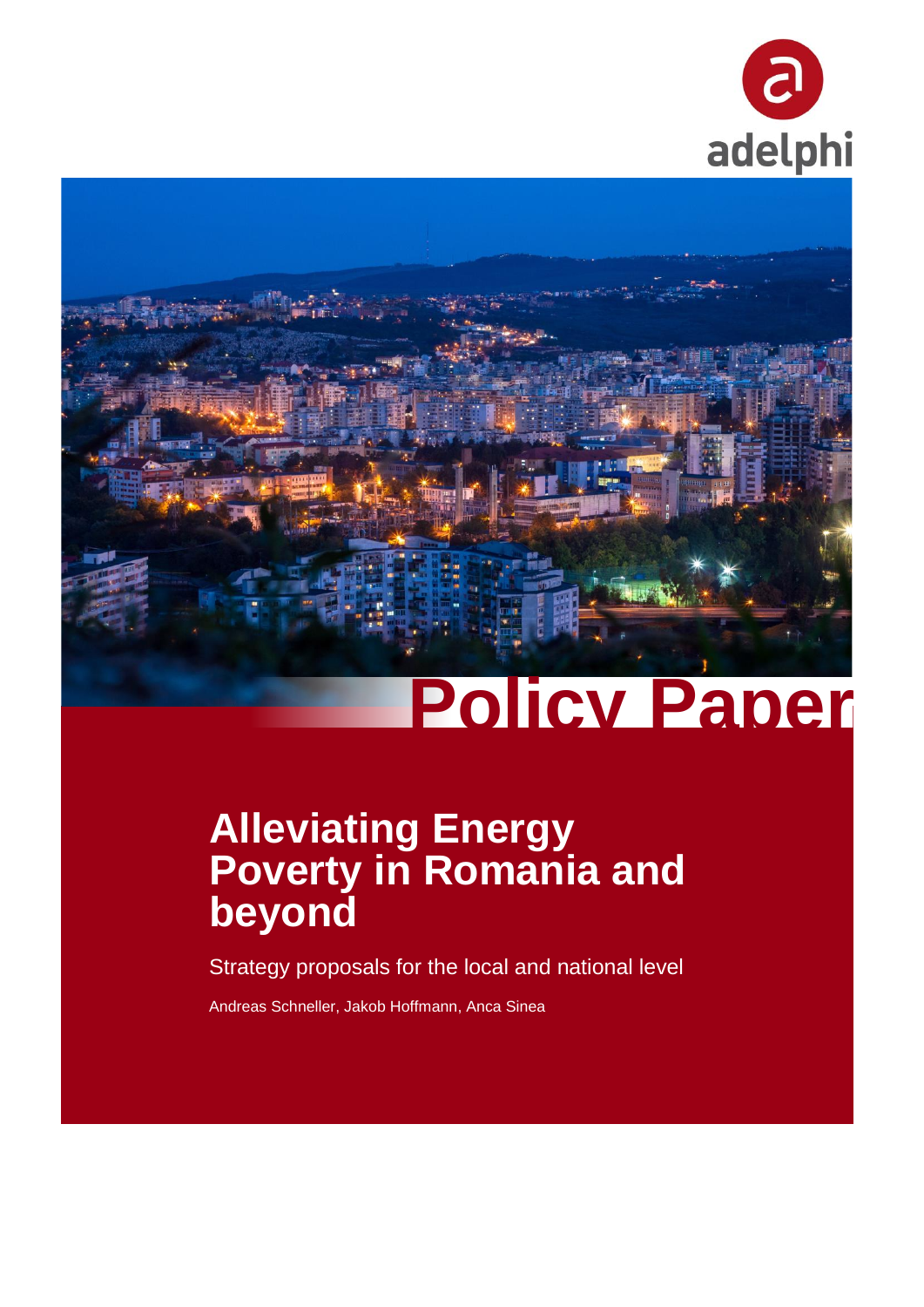All rights reserved. The content of the work created by adelphi and the work itself are subject to German copyright law. Third party contributions are marked as such. Duplication, revision, distribution and any kind of use beyond the limits of copyright require the written consent of Andreas Schneller, adelphi. The duplication of parts of the work is only permitted if the source is mentioned.

#### **Suggested Citation**

Schneller, Andreas; Hoffmann, Jakob; Sinea, Anca: Alleviating Energy Poverty in Romania and beyond: Strategy proposals for the local and national level. Berlin: adelphi.

#### **Imprint**

| Publisher:     | adelphi research gemeinnützige GmbH                                                                  |  |
|----------------|------------------------------------------------------------------------------------------------------|--|
|                | Alt-Moabit 91                                                                                        |  |
|                | 10559 Berlin                                                                                         |  |
|                | +49 (030) 8900068-0                                                                                  |  |
|                | office@adelphi.de                                                                                    |  |
|                | www.adelphi.de                                                                                       |  |
| Authors:       | Andreas Schneller (adelphi), Jakob Hoffmann (adelphi), Anca Sinea<br>(Babes-Bolyai-Universität Cluj) |  |
| Photo credits: | Anna Kepa, Shutterstock                                                                              |  |

© 2021 adelphi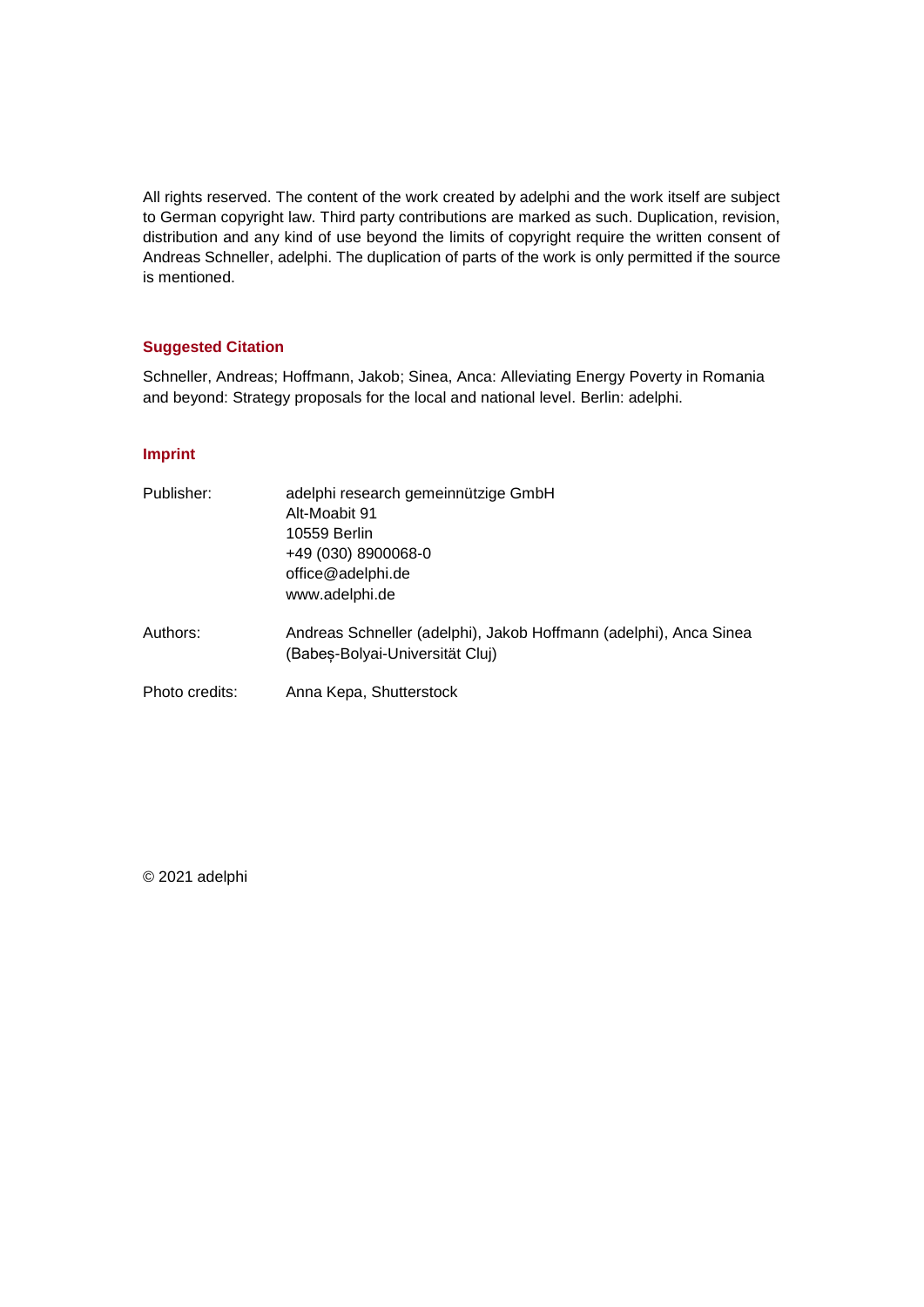## **Alleviating Energy Poverty in Romania and beyond**

Strategy proposals for the local and national level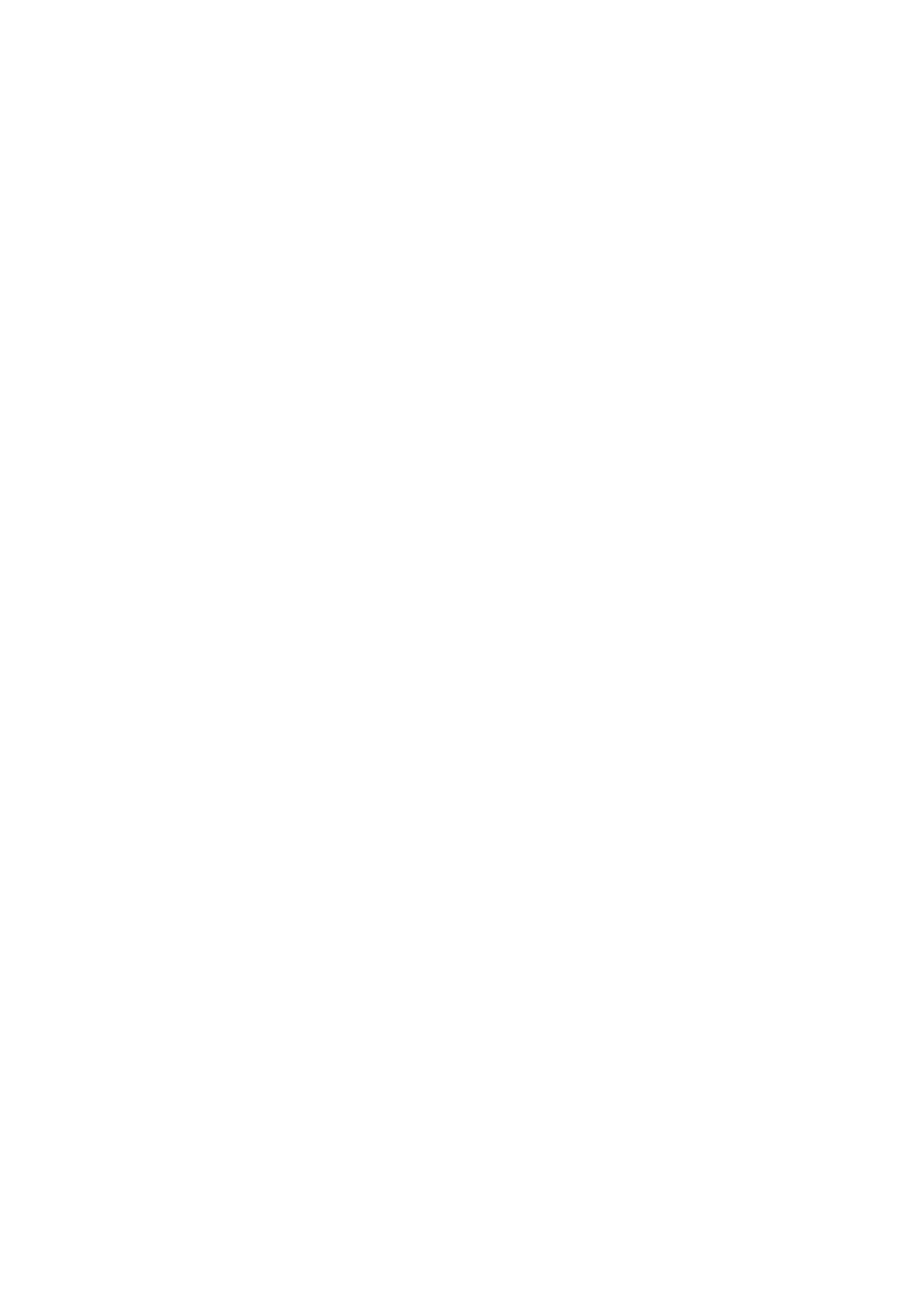## **adelphi**

**adelphi** is a leading independent think tank and public policy consultancy on climate, environment and development. Our mission is to improve global governance through research, dialogue and consultation. We offer demand-driven, tailor-made services for sustainable development, helping governments, international organizations, businesses and nonprofits design strategies for addressing global challenges.

Our staff of around 250 provides high-quality interdisciplinary research, strategic policy analysis and advice, and corporate consulting. We facilitate policy dialogue and provide training for public institutions and businesses worldwide, helping to build capacity for transformative change. Since 2001 we have successfully completed over 800 projects worldwide. Our work covers the following key areas: Climate, Energy, Resources, Green Economy, Sustainable Business, Green Finance, Peace and Security, International Cooperation and Urban Transformation.

Partnerships are key to the way we work at adelphi. By forging alliances with individuals and organizations, we help strengthen global governance and so promote transformative change, sustainable resources management and resilience. adelphi is a values-based organization with an informal culture based on excellence, trust and cooperation. Sustainability is the foundation of our internal and external conduct. Our activities are climate-neutral and we have a certified environmental-management system.

**Babes-Bolyai University (UBB)** is the oldest and largest university in Romania. UBB has become an emblem of success for Cluj and for the entire country. It is a dynamic and constructive institution well integrated into society and oriented towards the future. UBB prides itself on its multilculturalism, offering academic programmes in a range of languages. It is the highest ranked university in Romania and boast a history of academic excellence and a culture based on innovative research. As the lead-partner, the project will benefit from UBB´s reputation and network within the Cluj-Napoca region and beyond. The UBB will use its relations to collect data, disseminate information, raise awareness, implement research instruments, and coordinate reports and other project outputs.

**Andreas Schneller Jakob Hoffmann Anca Sinea**

[schneller@adelphi.de](mailto:xxx@adelphi.de) hoffmann@adelphi.de sinea@fspac.ro

Senior Manager **Analyst** Analyst **Analyst** Assistant Professor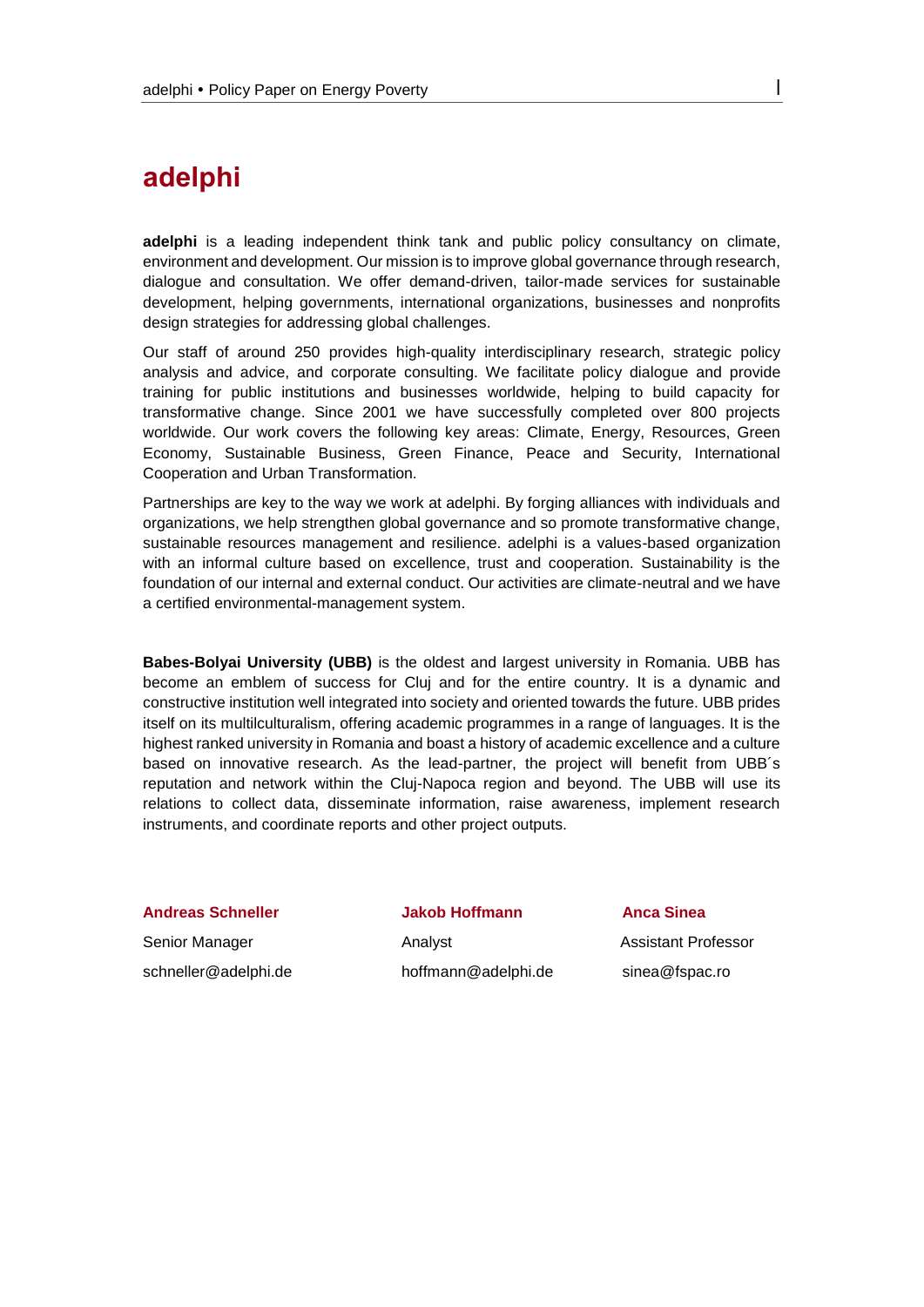## **Contents**

| <b>Introduction</b><br>4                                                                    |                |  |  |
|---------------------------------------------------------------------------------------------|----------------|--|--|
| 1 Energy Poverty at a glance                                                                | 5              |  |  |
| 1.1 Particularities of Energy Poverty in the Central and Eastern European Context           | 6              |  |  |
| 1.1.1 The Building Stock and Ownership Structures                                           | 6              |  |  |
| 1.1.2 Energy Sources                                                                        | $\overline{7}$ |  |  |
| 1.1.3 Urban-Rural Divide                                                                    | 8              |  |  |
| 1.1.4 Informal Settlements                                                                  | 8              |  |  |
| 1.2 Energy Poverty within the Just Transition and Clean Energy for all Europeans<br>Package | 9              |  |  |
| 1.2.1 Energy Poverty in the Just Transition                                                 | 9              |  |  |
| 1.2.2 The Clean Energy Package                                                              | 10             |  |  |
| 1.2.3 The Renovation Wave and EU Level Financing                                            | 11             |  |  |
| 1.2.4 NECPs                                                                                 | 12             |  |  |
| 1.2.4.1 Romania's NECP                                                                      | 13             |  |  |
| 2 Romania Legislative Framework                                                             | 15             |  |  |
| 2.1 Existing Policies and Schemes to Protect Vulnerable Consumers                           | 15             |  |  |
| 2.2 Energy efficiency legislation and strategies                                            | 17             |  |  |
| 2.3 National Legislation                                                                    | 19             |  |  |
| 3 Energy Poverty Alleviation at the Local and Regional levels                               | 20             |  |  |
| 3.1 Social Policies                                                                         | 20             |  |  |
| 3.2 Energy Efficiency                                                                       | 22             |  |  |
| 3.3 Information Policies                                                                    | 24             |  |  |
| 4 Policy Recommendations                                                                    | 26             |  |  |
| <b>National Level</b><br>4.1                                                                | 26             |  |  |
| 4.2 Local Level                                                                             | 27             |  |  |
| 5 Conclusion<br>28                                                                          |                |  |  |
| 6 References                                                                                | 29             |  |  |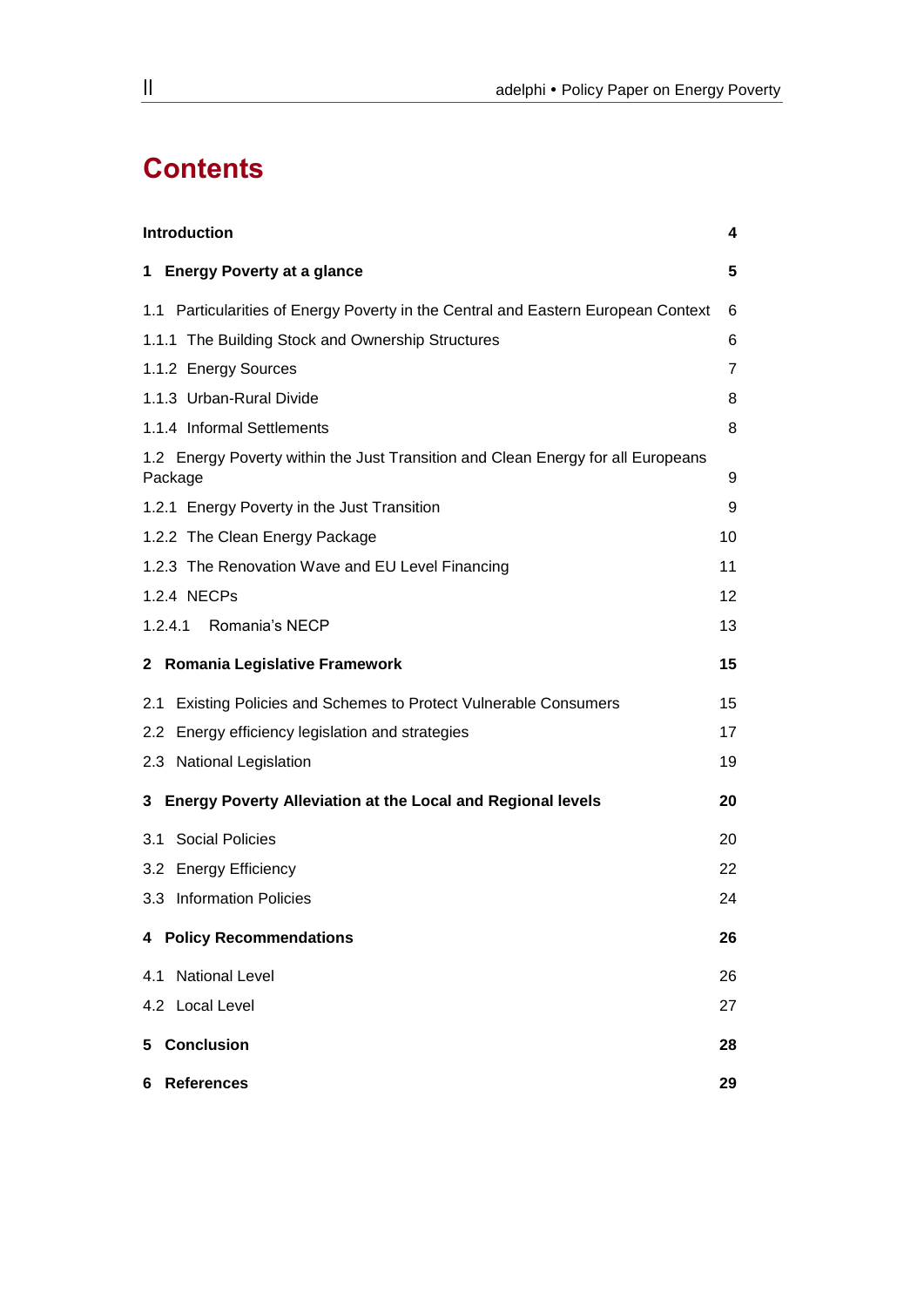## **List of Abbreviations**

| <b>CEE</b>   | Central and Eastern Europe        |
|--------------|-----------------------------------|
| <b>CEP</b>   | Clean energy package              |
| <b>EAP</b>   | Energy advice points              |
| EC           | <b>European Commission</b>        |
| ЕE           | Energy efficiency                 |
| EEEF         | European energy efficiency fund   |
| <b>ELENA</b> | European local energy assistance  |
| <b>EPOV</b>  | Energy poverty observatory        |
| EU           | European Union                    |
| <b>GHG</b>   | Greenhouse gas                    |
| <b>HEA</b>   | Home energy advisors              |
| kW           | Kilowatt                          |
| <b>kWh</b>   | Kilowatt hour                     |
| <b>LTRS</b>  | Long term renovation strategy     |
| <b>Mtoe</b>  | Million tons oil equivalent       |
| <b>MS</b>    | Member state                      |
| <b>NGO</b>   | Non-governmental organisation     |
| <b>NECP</b>  | National energy and climate plans |
| <b>NZEB</b>  | Net-zero emission buildings       |
| <b>TEP</b>   | Third energy package              |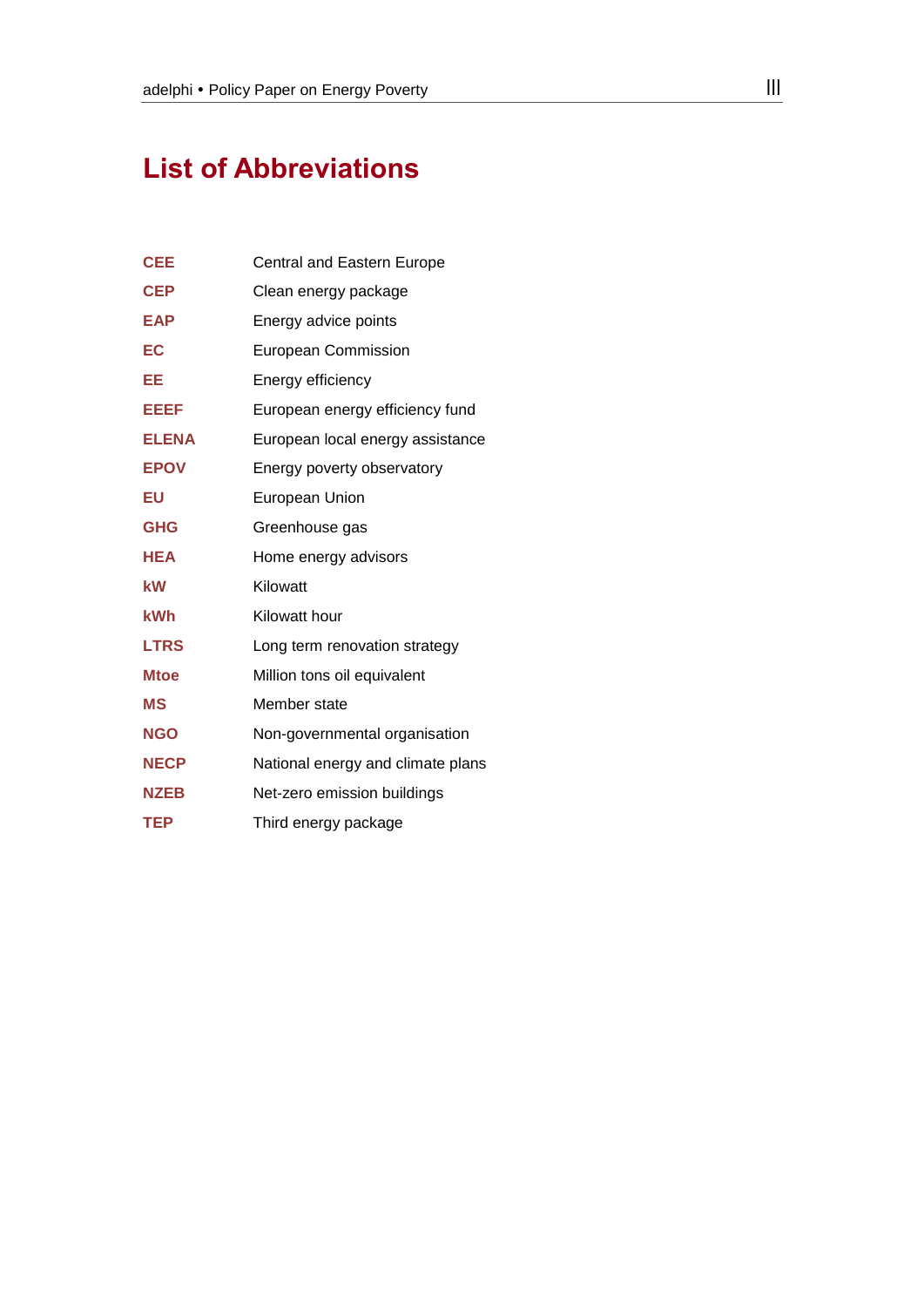## <span id="page-7-0"></span>**Introduction**

Protecting vulnerable consumers and alleviating energy poverty has become an important aspect of the just energy transition in the European Union. Energy poverty represents a problem throughout all of Europe, with a multitude of factors contributing to the issue. The more recent policy approaches at the EU level have focussed on providing vulnerable consumers with affordable, secure, inclusive and sustainable energy. However, the cobenefits these policies provide for achieving social and climate goals did not yet receive much attention and should become a strong argument for implementing long term sustainable energy poverty alleviation policies at all levels of governance.

Energy poverty affects around 34 million EU households, with some countries significantly more affected than others (BPIE, 2014; European Commission*,* 2020; Stefan Bouzarovski and Harriet Thomson, 2019). For instance, enduring energy poverty results in poor health conditions – both physical and mental – as well as lower productivity and can lead to social exclusion (Sunderland *et al.*, 2020; Bouzarovski & Thomson, 2019). Health concerns and social harms have played a major role in shaping policies around energy poverty, but the place that energy poverty holds in the wider climate debate has not been as pronounced. The synergies that long-term energy poverty alleviation strategies can provide for climate change mitigation, as well as the wider economic benefits such as job creation, as explored by Ürge-Vorsatz and Tirado Herrero (2012), have not been adequately taken into account by policy makers. As the risk of vulnerable consumers being left behind in the energy transition becomes a more salient political issues, the aforementioned synergies should be a key consideration for policymakers as they aim to achieve both, climate and the social goals.

This paper looks at how energy poverty policies at the EU level have evolved, how the approach has changed over time and the role that energy poverty plays in the Clean Energy for all European Package. Although energy poverty is present in all EU member states, Eastern European countries with a communist past are disproportionately more affected (Bouzarovski, Petrova and Sarlamanov, 2012; Bouzarovski and Tirado Herrero, 2017a, 2017b; Lenz and Grgurev, 2017; Mazurkiewicz and Lis, 2018; Thomson, Snell and Bouzarovski, 2017). This paper thus focuses on these countries, especially Romania, as they not only have higher rates of energy poverty, but also policy frameworks to tackle energy poverty that are still in their nascent stages. Furthermore, the paper looks at some best practice examples from the areas of social policy, energy efficiency programmes, and information and awareness policies. Lastly, the interlinkage between energy poverty policies and climate change mitigation is discussed, particularly how this interlinkage presents an opportunity in the Eastern European context to reach climate goals and improve the standard of living of vulnerable consumers.

The paper is based on desk research, analysis of legal texts, and a series of interviews with experts from academia, industry, as well as policymakers from around the EU. It is written as part of a research project funded by the European Climate Initiative of the German Federal Ministry of the Environment, Nature Conservation and Nuclear Safety. The paper aims to strengthen the case for implementing policies that simultaneously address energy poverty and climate change mitigation in the Eastern European context, particularly Romania. The findings will inform policy decisions at the local and regional levels, in particular for the Eastern European Context and against the backdrop of the evolving Just Energy Transition.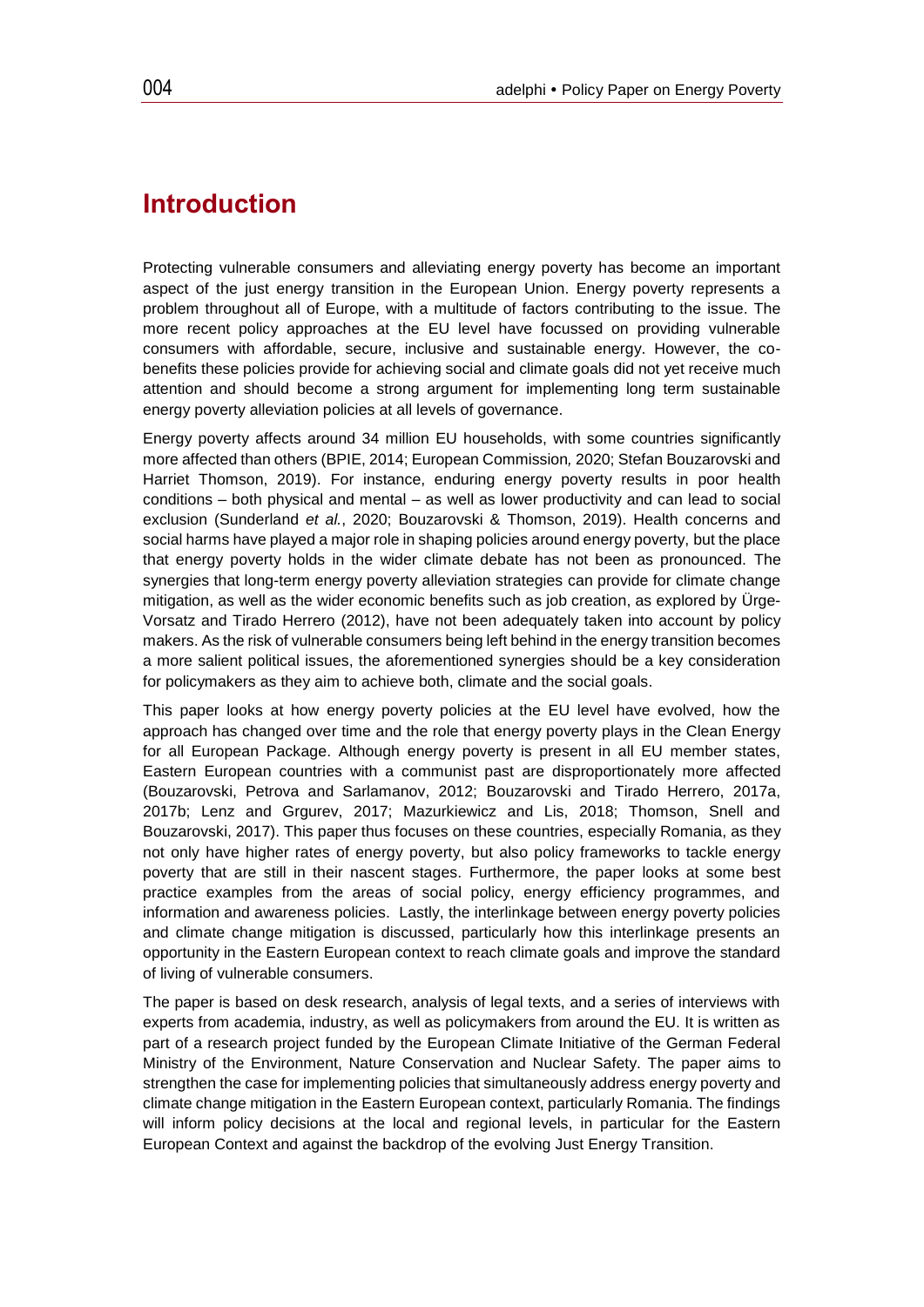## <span id="page-8-0"></span>**1 Energy Poverty at a glance**

Energy poverty is recognized as a problem that affects around 34 million citizens' health and their ability to meet their energy needs (European Commission*,* 2020; Stefan Bouzarovski and Harriet Thomson, 2019). It increasingly being addressed explicitly in policies at the EU, national, as well as the local level. Energy poverty has been a policy issue at the EU level for over a decade, albeit without a universal definition. The concept was truly mainstreamed in 2009 with the ratification of the third Energy Package (TEP), which explicitly outlined the obligations of member states to protect vulnerable consumers in the energy market and to draft definitions for the terms energy poverty and vulnerable consumer. Most recently, energy poverty was formalised further in the 2018 'Clean Energy for all Europeans' package, which requires member states to evaluate the significance of and, if necessary, address energy poverty within their national contexts (*Directive (EU) 2019/944 on common rules for the internal market for electricity, Article 29)*.

The 'Clean Energy for all Europeans' package aims to comprehensively – amongst other things – address energy poverty through revisions to four major energy directives and regulations which target two of the root drivers of energy poverty: High energy prices and low energy efficiency in residential buildings, the last one being low incomes. Although energy poverty is strongly correlated with income poverty it was an important step in drafting effective policies to decouple these two as being separate issues with separate causes and remedies. A more complete analysis should include energy efficiency in dwellings, energy prices and access to energy. This distinction made it apparent that it is not enough to address energy poverty through social policies such as income support, but rather a holistic approach that combines energy, housing, social and health policy is required to effectively tackle the issue. To reach this stage of awareness and engagement at a European level was an incremental process over many years that was pushed forwards due to certain member states – namely the UK, Ireland, and France – acting as frontrunners in researching and developing policies to address the phenomenon (Kyprianou *et al.*, 2019; Bouzarovski & Thomson, 2019).

The bulk of research on energy poverty, dating back to the early 1990s, stems from the UK. The UK was the first country to conduct major research on not only drivers of energy poverty, but also its outcomes and effects on citizens, which helped establish it as an important issue on the policy agenda. The UK was quick to define the issue – with an official definition published in the *Warm Homes and Energy Conservation Act* of 2000 – and develop indicators to measure its prevalence (DECC, 2016). The EU was slower in its implementation of the concept into the legal framework. In 2003, the directive 2003*/54/EC* mentioned, that member states, "should take the necessary measures to protect vulnerable customers in the context of the internal electricity market" (Recital 24). The Directive (2003/54/EC) was repealed and replaced as part of the *Third Energy Package* in 2009. By then, energy poverty had been subject to a lot more attention and research. It was the first time that the term appeared in an EU legislative document. *Directive 2009/72/EC concerning common rules for the internal market in electricity* – part of the Third Energy Package – recognised energy poverty as a growing problem within the Union. It reiterated the need for Member States to protect vulnerable consumers and included concrete measures such as the prohibition of disconnections for vulnerable customers, the need for transparent energy contracts, and ensuring that consumers can easily switch supplier. Furthermore, Article 3 paragraphs 7 and 8 mention the obligation of states to address energy poverty wherever it is identified, be it through social assistance – to ensure supply and access – or through "support for energy efficiency improvements" to reduce energy costs.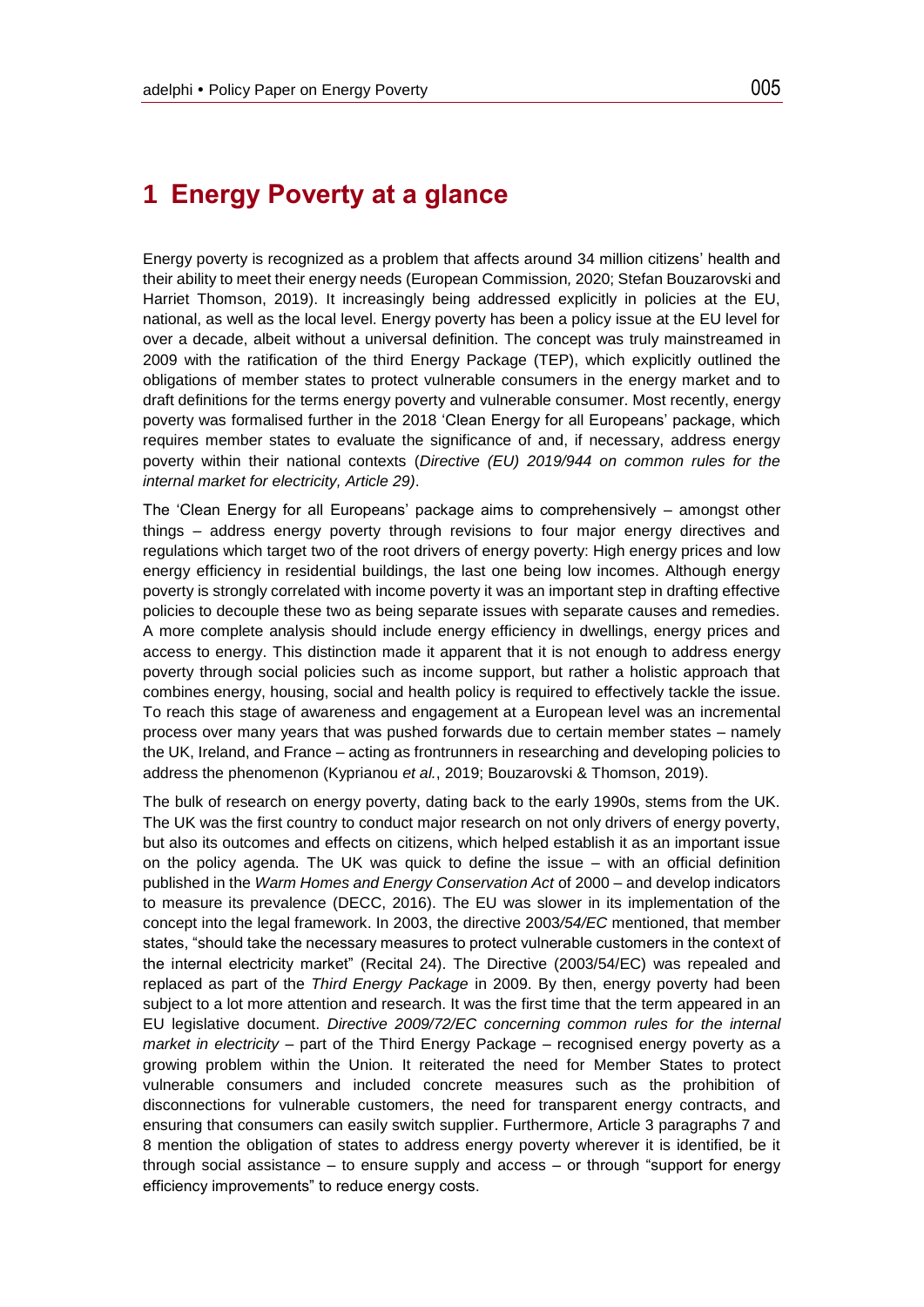The latest development regarding energy poverty its role within the *Clean Energy for all Europeans Package*. The directives and regulations that make up the package oblige member states to acknowledge and assess the energy poverty situation within their states. States must include the outcome of the assessment in their national energy and climate plans (NECP) and a timeframe in which they aim to fight the problem (*Regulation (EU) 2018/1999*). Under the principle of subsidiarity each member state will choose their own approach, however, the EC is supporting their efforts in various ways, one of the most important being the establishment and funding of the EU Energy Poverty Observatory (EPOV). The EPOV tracks the development of energy poverty around Europe and is a valuable tool for policymakers at all levels to stay informed about best practice and find policy recommendations.

#### <span id="page-9-0"></span>**1.1 Particularities of Energy Poverty in the Central and Eastern European Context**

Energy poverty poses a particularly large problem in the Central and Eastern European member states. In 2018, households in Bulgaria, Croatia, Hungary, Romania, Serbia, Slovenia, and Slovakia were more likely to have arrears on their utility bills than the EU average (Eurostat, 2018). Bulgarian, Romanian, Croatian and Serbian households were also more likely than the EU average to report that they could not heat their home adequately (Eurostat, 2019). These countries share a number of characteristics such as inefficient building stocks, lower average incomes, and a similar state of the electricity and heating markets. Many of these common issues can be attributed back to their shared past of centrally planned economies where buildings were built with low thermal insulation and consumers historically faced artificially low energy prices (Anca C. Sinea and Andreea Vornicu-Chira, 2020; Bouzarovski *et al.*, 2016; Bouzarovski, Petrova and Sarlamanov, 2012; Jiglău *et al.*, 2021; Muresan and Attia, 2017).

The former socialist states of Central and Eastern Europe faced particular hardships with energy poverty due to the high rates of general poverty and inequality that the countries battled during the transitional periods beginning in 1990. Many of the states were already dealing with surges in unemployment and declining incomes during the late 1980s, both of which were aggravated after 1990 (Bouzarovski, 2007a). After the beginning of the transition period, the industrial sector suffered greatly and many large enterprises had to close as state subsidies were cut, a driving factor in the high rates of unemployment and social inequality in the region (Bouzarovski, 2007a). More broadly, a whole range of social assistances were defunded or cut altogether, such as the removal of consumer subsidies, price controls on a range of products and services, and the removal of state support for housing, energy and transportation services (Bouzarovski, 2007a, 2007b).

#### <span id="page-9-1"></span>**1.1.1 The Building Stock and Ownership Structures**

The socialist era building stock in many countries still suffers from poor levels of thermal insulation due to the lack of a concerted effort by the state or the private sector to invest in maintenance and energy efficiency upgrades (Benkő *et al.*, 2015; Bouzarovski, 2014; BPIE, 2014; Jiglău *et al.*, 2021). Bouzarovski (2007b) describes energy poverty in post-socialist states – but also more broadly – as a vicious circle where high heating costs, coupled with low thermal efficiency deprives households of the financial means to make an investment in energy efficiency to break this cycle. This vicious circle affects certain social strata more than others;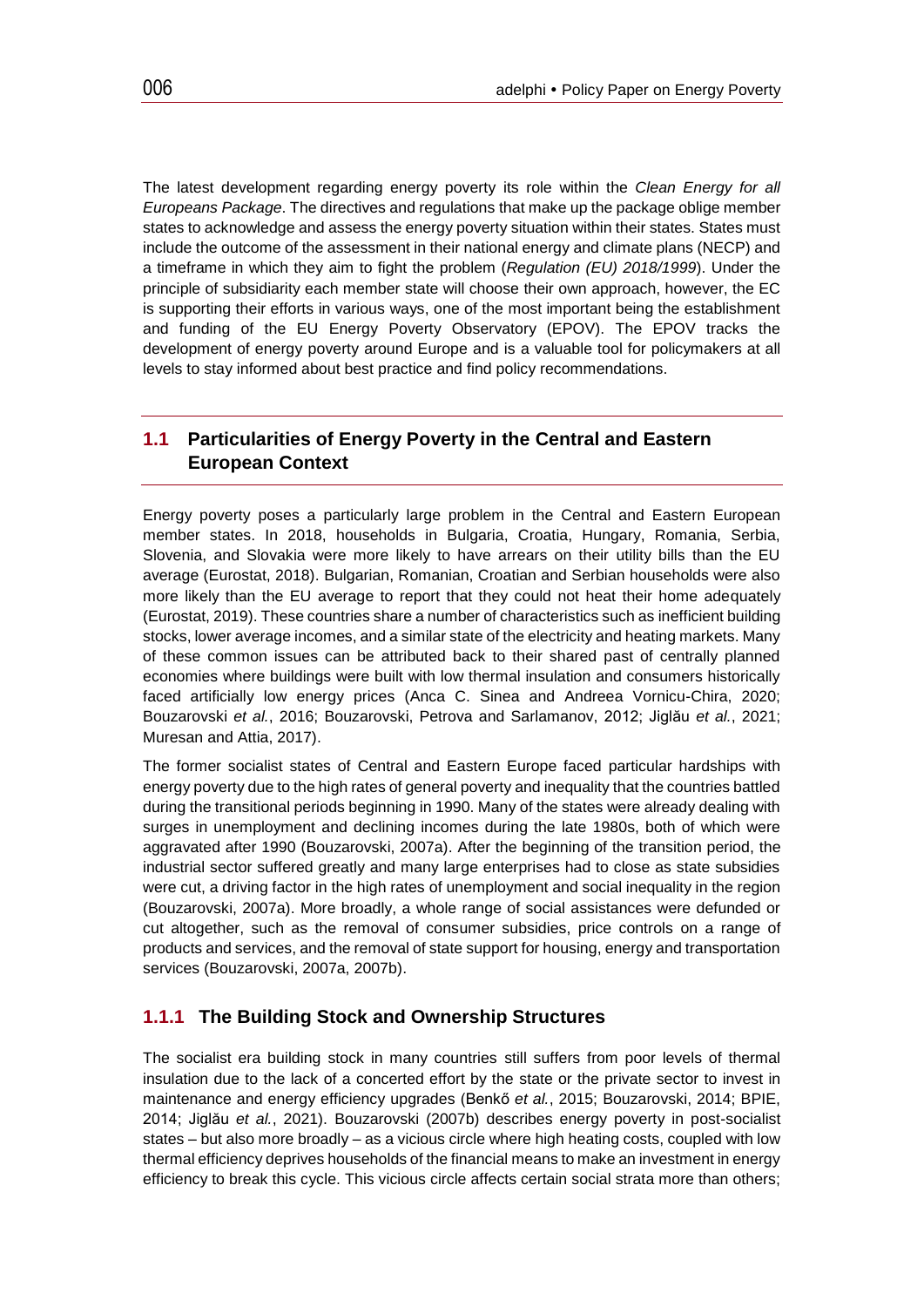particularly vulnerable groups such as large families – especially with young children – the unemployed, pensioners, and low-income earners. They face a higher risk because they may need higher household temperatures, as is the case for older people and young children, or they have higher expenditures by virtue of being more people. This is compounded by the fact that unemployed people, pensioners, and families raising young children, on top of having less disposable income, spend more time at home and thus use more energy (Bouzarovski, 2007a).

Looking at Romania in particular, 90% of the residential floor area was built before 1989, with 1961-1980 being the most intensive construction period (BPIE, 2014). At this time, the economic limitations required houses to be built cheaply and quickly. This was coupled with highly subsidised, very low energy costs. The result was very little incentive to invest in good thermal insulation and other energy efficiency measures during construction (Ürge-Vorsatz and Tirado Herrero, 2012). The low energy efficiency leads to households having to compromise on their thermal comfort levels to save money, such as partial or temporary room heating (Sinea and Vornicu-Chira, 2020). There are programmes in place for energy efficiency renovations in multifamily buildings in urban areas. These however, do not cover single family houses in rural and suburban areas (Jiglău *et al.*, 2021).

CEE is also characterised by very high rates of home ownership when compared with the rest of Europe. Romania registers the highest home-ownership rates in all of Europe at 96.1% (Muresan and Attia, 2017). After 1989 most post-communist governments encouraged their citizens to buy the homes they lived in (Hegedüs et al., 2017). Renovation programs for large apartment blocks have thus proved difficult to implement due to the fragmented ownership structures of the buildings and the diversity of the owners. Renovation concepts needed to appeal to across various economic and social strata living in the same building. A majority (in some cases unanimous) vote for such an intervention is need which is difficult to achieve. Lower income households may not have the capital to contribute and some households simply may not see it as a priority. Beyond this motivation to invest in renovation has been low due to an observed lack of "sense of ownership" as well as high degree of mutual distrust preventing collective action (Anca C. Sinea and Andreea Vornicu-Chira, 2020; Jiglău *et al.*, 2021; József Hegedüs, Vera Horváth and Eszter Somogyi, 2017).

#### <span id="page-10-0"></span>**1.1.2 Energy Sources**

The market liberalisation following 1989 caused an increase in energy prices for gas as well as electricity (Lenz and Grgurev, 2017). The price of energy consistently increased more than inflation at a time when incomes were stagnating or declining (Bouzarovski, Petrova & Tirado-Herrero, 2014). This particularly affected the heating sector, as the price for "modern" heating sources – such as gas and district heating – increased, large parts of the population switched back to, or did not move away from, biomass as a source of residential heating (Bouzarovski, Petrova and Sarlamanov, 2012). In 2011, 48% of households in Romania used biomass, often burned in inefficient stoves, as their heating source (BPIE, 2014). In rural areas the number of household using biomass is around 80%, while in urban areas it is only 10% (Jiglău *et al.*, 2021). Homes using biomass as their heating source were found to have a higher final energy consumption than those connected to the gas or district-heating grid (BUILD UP Skills, 2012). After 1989 disconnecting from the district heating grid was encouraged and individual gas heating systems became the preference (Dimulescu, 2014). While the number of households connecting to the gas grid is increasing, it is a slow process. A main barrier to access is the high upfront cost of a gas connection, (between 630 and 1000 euros) which results in households continuing to use inefficient and more polluting heating solution such as biomass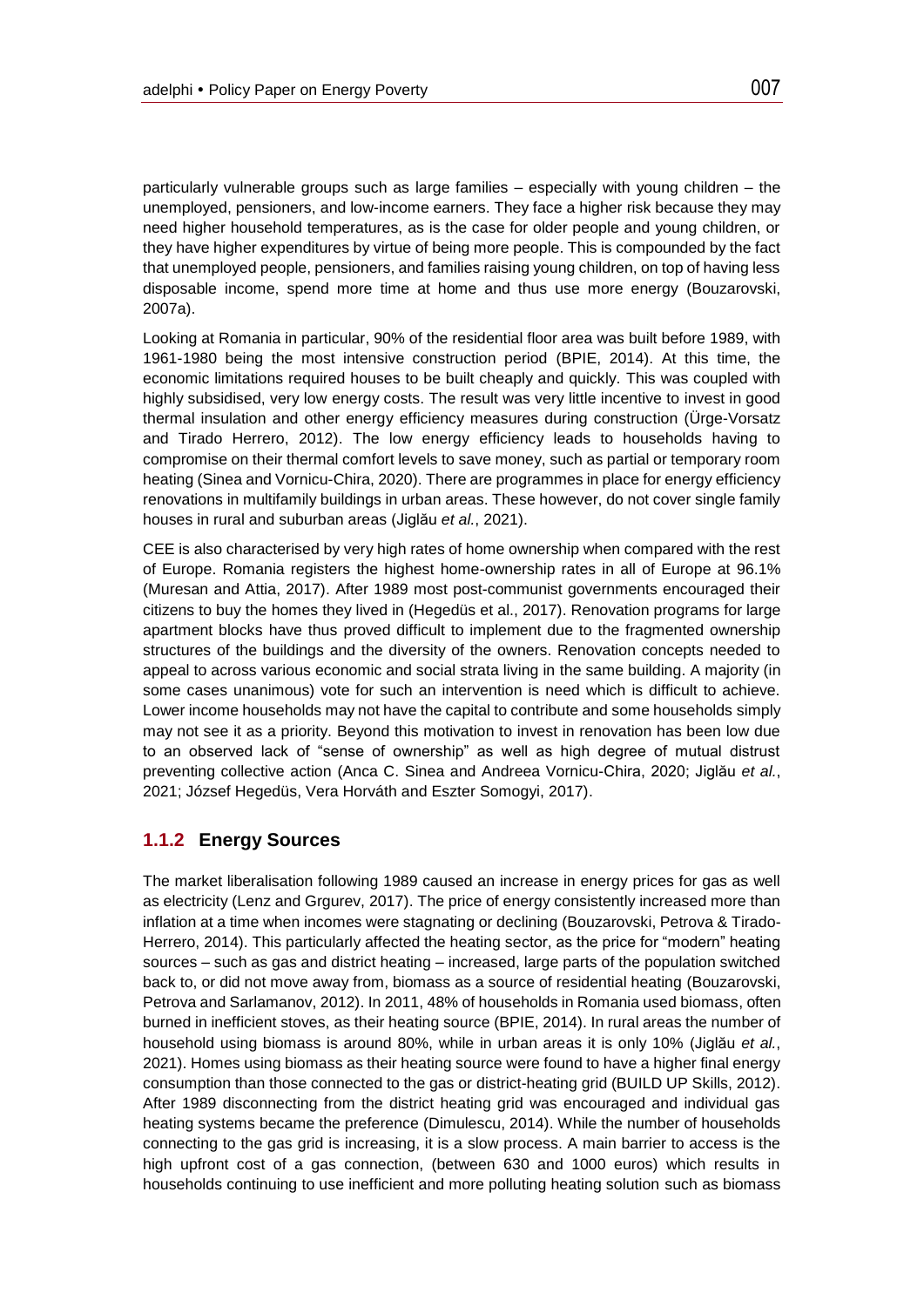(Sinea *et al.*, 2018). Romanian district heating infrastructure has decreased by 50% since 2000 (Bertelsen and Vad Mathiesen, 2020). This left the district heating grid with little money for maintenance, high costs for the remaining customers, and low efficiency (Dimulescu, 2014; Poputoaia and Bouzarovski, 2010). This was reflected in the fact that wood represented the main heating fuel from the period 1995-2011 (Benkő *et al.*, 2015), facilitated by cheap, and often informal, access to wood due to Romania's vast forests which cover 26% of its surface area (FAO, 2015; Jiglău *et al.*, 2021).

#### <span id="page-11-0"></span>**1.1.3 Urban-Rural Divide**

CEE still has a higher rate of rural populations than much of western Europe with Slovakia and Romania featuring the highest rates of rural populations (World Bank, 2019). Rural populations may be particularly vulnerable to energy poverty for a number of reasons; average incomes are lower than in urban settings (Eurostat, 2020), more people live in detached housing which has higher energy needs for example for heating due to being larger and having more exposed walls. There are also less renovation programmes in rural areas as the public authorities tend to have less money. National funds for renovation programmes also flow to cities as renovating multi-family apartment blocks benefits more citizens per Euro spent and urban areas tend to be the focus of national development plans (Sinea and Vornicu-Chira, 2020). Lastly, there is much less available and precise data for rural households which can be used to effectively target policies.

Rural households also face worse access to energy than their urban counterparts. They rely disproportionately on wood for heating which at peak time of demand can be very expensive. This also means they benefit less from heating cost support schemes which many urban households reliant on gas or district heating can benefit from. These support schemes only cover half the costs of wood, significantly less than what is covered for other heating fuels (Clodnitchi and Busu, 2017), the wood market is often not strongly regulated and in part informal making it difficult to claim government support. This results in rural households spending a disproportionate amount of their income on heating fuels, particularly in the winter when the price of wood increases considerably (Sinea & Vornicu-Chira, 2020).

#### <span id="page-11-1"></span>**1.1.4 Informal Settlements**

A particular issue exacerbating energy poverty in CEE is informal housing communities, generally populated by marginalised communities such as the Roma. In Romania alone there are around 60,000 Roma families living in informal settlements (PACT, 2018). One of the main issues that communities living in informal settlements face is their lack of access to utilities. While over 74% of informal communities have access to the public electricity grid, only 10% have a connection to the gas grid (PACT, 2018). Often these electricity connections are being syphoned off the grid and lead to noticeable losses for electricity providers. By some estimates there are around 420,000 households informally connected to the energy grid (Sinea *et al.*, 2018). The absence of gas connections results in a disproportionate use of solid fuels to heat the home. Due to low-incomes, the fuels used are often of very low quality, ranging from moist firewood to trash and plastics, which can have detrimental environmental and health effects through indoor air pollution. Households living in informal communities lack the property rights for their dwelling, thus they cannot receive a utility contract connecting them to the grid. The different levels of government have only partially or indirectly addressed the issue. Often the informal settlements are broken up and the inhabitants are relocated to a formalised settlement, however these new settlements often do not improve their living standards as the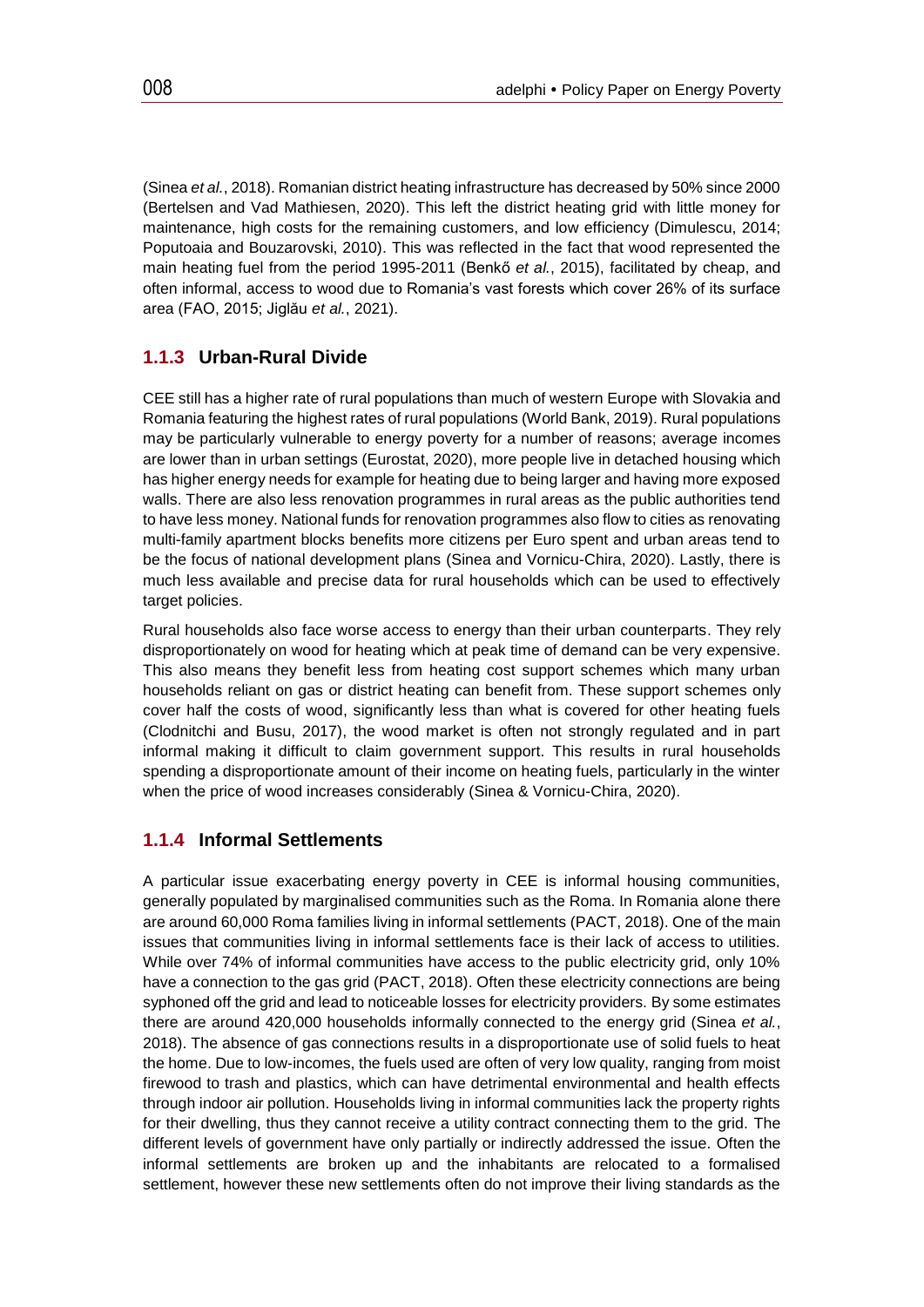"social housing" dwelling provided remains of very low quality and their access to utilities does not always improve (Berescu, 2011). Where Roma communities stay in their informal settlements, with materials becoming cheaper and incomes rising over the last decade they have only become more "settled" by rebuilding and renovating their homes, making it even more difficult to tackle this issue (PACT, 2018).

The combination of these factors make CEE an interesting case study to look at energy poverty. While many of these issues were either not addressed, or addressed only partially, policy-makers today are taking a more holistic approach an analysing the interplay and interconnectedness of these seemingly separate issues when making policies to tackle energy poverty. The later chapters will look policies that have been implemented that take into account these contextual factors, as well as engagement by the private sector and civil society organisations.

#### <span id="page-12-0"></span>**1.2 Energy Poverty within the Just Transition and Clean Energy for all Europeans Package**

Energy poverty received a new wave of attention with the publishing of the 2018 *Clean energy for all Europeans package* (introduced in 1) and because of its interlinkage with the Just Transition debate. This debate became even more pertinent due to the outbreak of the COVID-19 pandemic, which – through confining people to their homes – highlighted the fundamental importance having their energy needs met as well as the stresses of not being able to afford these. The majority of EU member states took some form of emergency action to alleviate the symptoms of energy poverty, which are felt more acutely when vulnerable households are spend more time at home (Bouzarovski, 2007a). The COVID crisis laid bare what had already been recognised at the EU level in the Clean Energy Package; that any changes to the electricity system and even wider consumer shifts will affect vulnerable consumers the most and must thus be weighed out and implemented carefully.

#### <span id="page-12-1"></span>**1.2.1 Energy Poverty in the Just Transition**

A number of concerns relating to energy poverty have been raised as part of the Just Transition debate taking place at EU and national levels. Firstly, the fact that energy poor households tend to live in lower quality dwellings and earn lower wages, means that even though the marginal benefit of an energy efficiency renovation may be highest for them, they simply do not have the capital to invest or even the collateral to take on a loan. Concerns here are that while national targets for energy efficiency and energy consumption reduction may be met, they will be met through middle- and upper-class households who do not face the same investment barriers and are able to benefit from such measures. Spending a high proportion of your income on energy bills also increases the difficulty of accumulating the capital needed for an eventual investment.

The second concern is how the decarbonisation of the energy system will affect vulnerable consumers. To finance renewable energy projects and other decarbonisation measures, levies and taxes are often imposed on energy prices. On average, in the EU, 63% of the price makeup of electricity came from network fees and costs of clean energy programmes (Sunderland *et al.*, 2020). Further increases to levies and taxes would disproportionately affect low income households who already have the highest expenditure rate for energy at 9.8% (*DG Ener,* 2019). Low-income households also have the lowest absolute energy consumption, meaning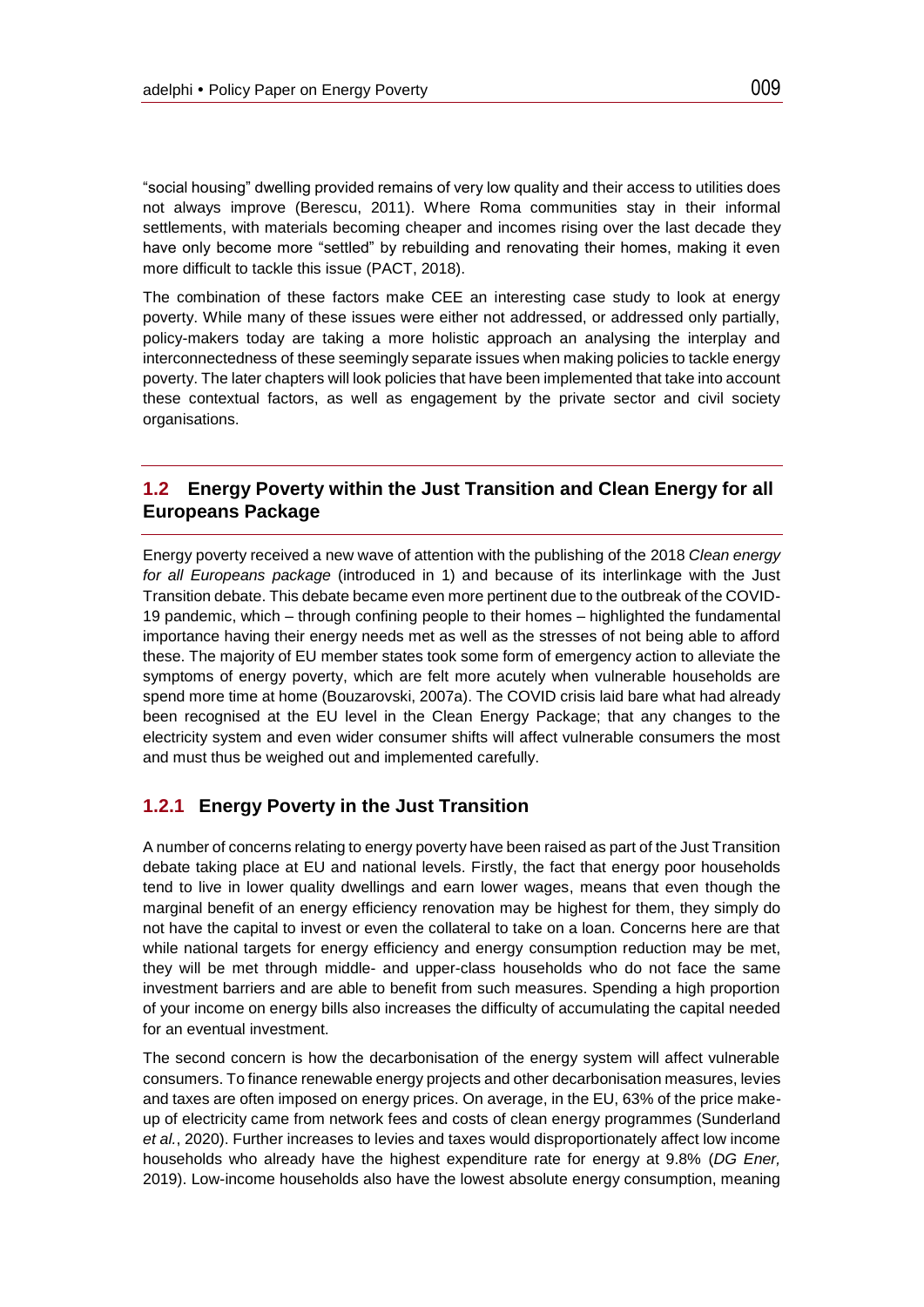they use just enough to meet their basic needs and are thus less able to respond to price signals (Sunderland *et al.*, 2020). Another risk that the decarbonisation of energy markets presents for vulnerable consumers is the shift away from gas as a heating fuel. Middle- and high-income consumers may be the first ones adopting new low-carbon or carbon-neutral heating technologies such as solar-thermal, heat-pumps, or biofuels. This leaves low income consumers – who may not be able to switch due to switching costs or lack of access to such technologies – left holding the bill for the fixed network costs which are being shared by fewer and fewer people and are thus increasing (Sunderland *et al.*, 2020). The same risk arises when new energy supply concepts such as renewable and citizen energy communities become more popular. Low-income households may have less access to these communities or may be excluded due to financial entry barriers. This again sees middle and high-income consumers making a switch while low-income consumers are left behind using old technologies and facing increasing network fees (Caramizaru and Uihlein, 2020).

#### <span id="page-13-0"></span>**1.2.2 The Clean Energy Package**

Throughout the legislative acts of the *Clean Energy for all Europeans* (CEP) package the EU took steps to address the aforementioned concerns. The legislative acts of the CEP package consistently demand that member states shall take into account vulnerable consumers and those affected by energy poverty when implementing measures as part of their transition to a green-economy. The first concern discussed above is addressed in Article 7(11) of the amended Energy Efficiency Directive (2018) which states that:

"Member States shall take into account the need to alleviate energy poverty in accordance with criteria established by them, taking into consideration their available practices in the field, by requiring, to the extent appropriate, a share of energy efficiency measures under their national energy efficiency obligation schemes, alternative policy measures, or programmes or measures financed under an Energy Efficiency National Fund, to be implemented as a priority among vulnerable households, including those affected by energy poverty and, where appropriate, in social housing."

While the EU seems concerned with tackling this issue the writing of this is an issue where the EU operated heavily according to the principle of subsidiarity, offering almost full discretion to the member states regarding how to approach this issue. The article makes it clear that each member state shall come up with their own definition and decide on their own indicators for measuring energy poverty. This allows for flexibility and the ability to take national contextual factors into consideration, however, it also means that a pan-EU comparison is more difficult as different indicators and thresholds will be applied, which makes the exchange of best practice more difficult.

The question about what measures should be implemented is also left open to the member states, while the article mentions energy efficiency measures, it also does not exclude alternative measures that can be financed through an Energy Efficiency National Fund. There is no specific goal set in the article and the "appropriate extent" at which member state should implement measures will depend very heavily on the definition and indicators used by the member states. In accordance with *Regulation (EU) 2018/1999* the member states have reported their implemented measures in their national energy and climate progress reports (NECPs) which were mostly published by the end of 2019. There are still wide discrepancies across the EU when it comes to addressing energy poverty which will be looked at below.

The *internal electricity market directive (EU) 2019/944* sets out the obligations that member states have towards vulnerable and energy poor consumers. Article 5 states that "member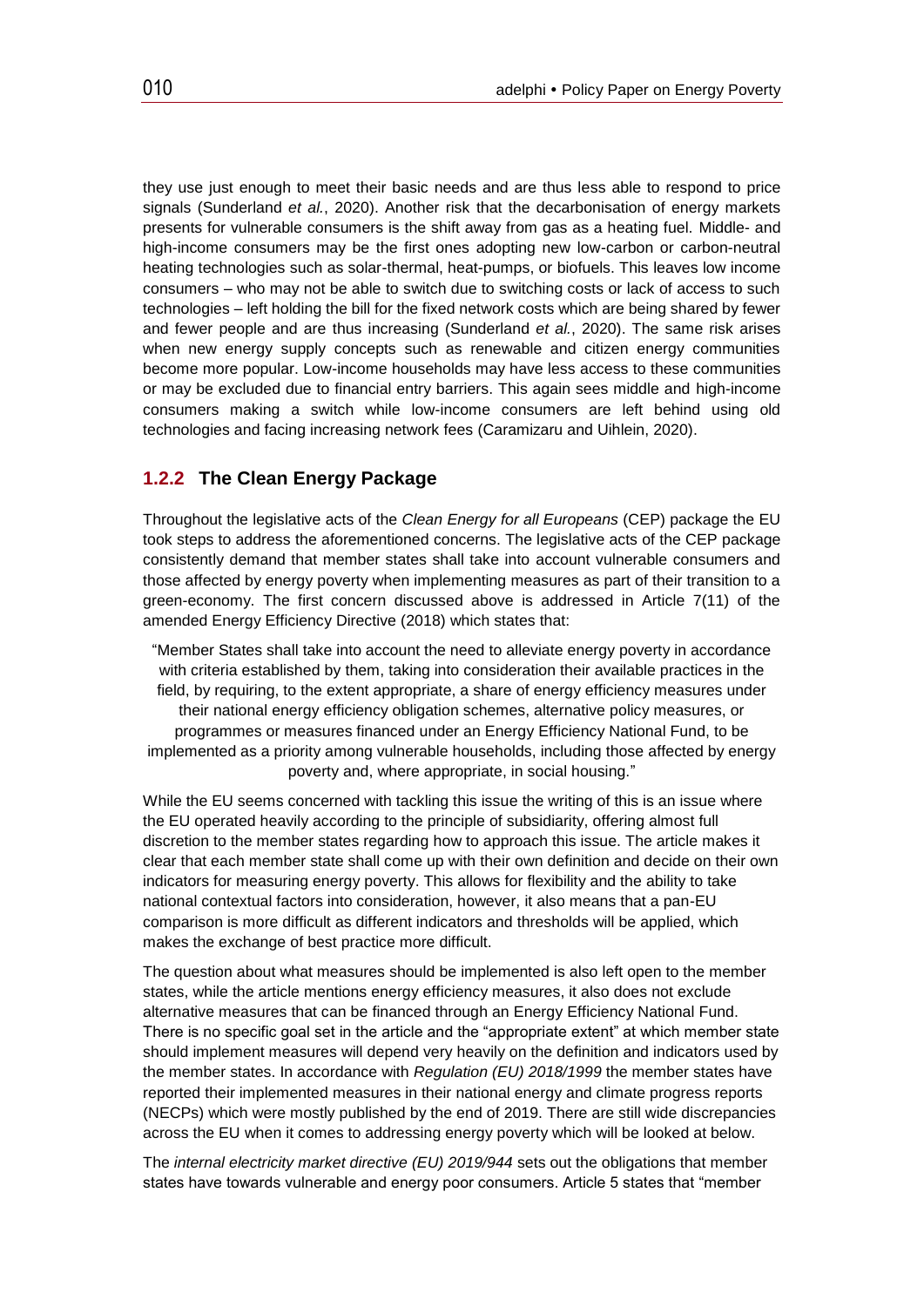states shall ensure the protection or energy poor and vulnerable household customers…by social policy or by other means than public interventions in the price setting for the supply of electricity." While this shows that the focus is still on energy poverty as a social issue and less of an energy issue, it also leaves the door open for the implementation of other policy approaches. Most importantly, it binds member states to improve the situation for energy poor and vulnerable customers throughout the process of decarbonising the energy grid. This assures that energy poverty is a consideration in all policy decisions of the energy transition.

While there are no provisions at the EU level that protect consumers from higher network fees due to people leaving networks, there are provisions for assuring that vulnerable consumers and energy poor households have access to renewables and are included in renewable and citizen energy communities. The recast Renewable Energy Directive calls on member states to develop enabling frameworks to "promote and facilitate" the accessibility of renewables for self-consumption to energy poor consumers, as well as identifying and removing the barriers to their participation in renewable energy communities (*Directive (EU) 2018/2001* 2018, Art. 21-22).

The goal of decarbonising the energy grid will have an impact on every Europeans' life. Thus, taking into account the circumstances of all consumers and making sure it is fair and inclusive for everyone is an equally important goal. Energy poverty, being a multidimensional phenomenon requires a mix of policy measures to address it. The EU took care to mention energy poverty and vulnerable consumers in most legislative acts of the CEP, knowing that they are likely to be the most hard-hit by large-scale systemic changes. However, they did not use the opportunity to write a common definition, nor did they impose any binding measures and targets. Thus, the duty falls onto the member states to navigate this transition, not just without leaving anyone behind, but improving the situation of the individuals and households who are currently in energy poverty. Much of this work will take place at the regional and local level where government have a closer understanding of the problems facing energy poor households.

#### <span id="page-14-0"></span>**1.2.3 The Renovation Wave and EU Level Financing**

The planned EU renovation wave is one of the biggest EU wide projects that could have massive direct effects on energy poor households. The strategy aims to double the weighted energy renovation rate of residential and non-residential buildings to 2% by 2030 (COM(2020) 662). Energy efficiency improvements are seen not only as a way to achieve the EU GHG emission reduction targets, but also as a cornerstone of the COVID-19 recovery plan. Beyond a potential reduction in energy poverty, the Renovation Wave and the investment that comes with it are expected to have other positive effects such as creating over 160,000 new jobs in the construction sector, particularly among SMEs (European Commission, 2021). A key principle of the Renovation Wave is to make "energy-performing and sustainable buildings widely available, in particular for medium and lower-income households and vulnerable people and areas" (COM(2020) 662). This focus on energy poor households is further highlighted by the EU Commission`s recommendations on energy poverty, which point to the Renovation Wave strategy as a cornerstone in addressing energy poverty (*Commission Recommendation (EU) 2020/1563 - On Energy Poverty*) .

In order to facilitate the Renovation Wave, the Annual Sustainable Growth Strategy will increase the volume and accessibility of EU funds for renovations. This new funding increase the available grants, technical assistance, project development support and loans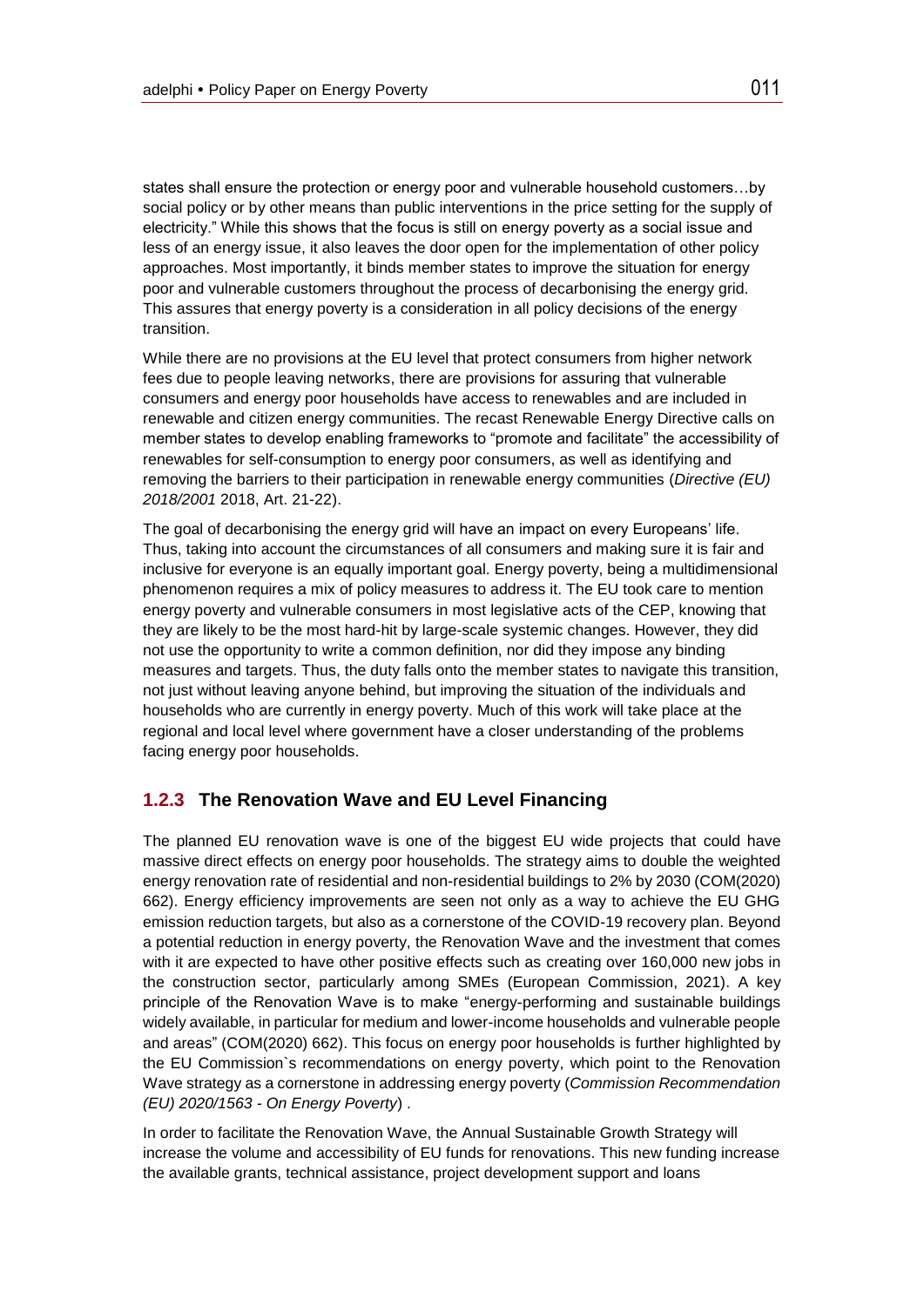(COM(2020) 662). Currently, the EU funds projects through financing mechanisms such as Horizon 2020 that serve a twofold purpose of making a direct impact in the region they are applied in and can be replicated in other member states. The Horizon 2020 projects allow for capacity buildings at all levels of government and provide policymakers around Europe with information and tools to make good policy decisions while also providing the funds to experiment with and test the viability of novel approaches and solutions to pervasive issues like energy poverty. The EU also, through its various bodies, provides other forms of support which are relevant for tackling energy poverty. An example is the European Local Energy Assistance (ELENA) facility, which grants financial support for project development services in the energy sector, with a particular focus on energy efficiency. Funding in the early stages of the project development allows the projects to attract more investment; every Euro the ELENA facility has spent on project development has attracted 40 Euros in external investments (ELENA, 2019). Another successful mechanism is the European Energy Efficiency Fund (EEEF). The EEEF facilitates investment in the public sector, which are often throttled by tight budgets; to date the EEEF has committed over 170 million euros to projects where a public entity is the main beneficiary, although this is not exclusively for residential energy efficiency improvements (EEEF, 2018).

#### <span id="page-15-0"></span>**1.2.4 NECPs**

In the NECPs published on the Commission website, each member state lays out the current state of energy poverty in their country, as well as the current and future policies meant to tackle energy poverty. We see that while it is recognised in all but six Member States, only seven Member States have developed an official definition for their legislatures. Every member state, with the exception of Sweden which makes no distinction between general poverty and energy poverty, addresses energy poverty to some degree in their NECP. Only five Member States however, set quantitative objectives for themselves regarding the reduction of the share of the population living in energy poverty or the reduction in the individual indicators.

The scope and depth of the approaches to energy poverty alleviation policies still varies significantly. Leading countries such as Belgium, France, Lithuania, Spain, Italy, and Croatia have developed integrated strategies to combat energy poverty. In these strategies, energy poverty is understood as a multifaceted issue and is addressed through a range of broad policies such as direct tariff and bill support, protection against disconnections, and energy efficiency investments targeted specifically at energy poor households and vulnerable consumers. Some of the novel approaches are highlighted in the table below.

| Lithuania | Implement energy poverty and energy<br>efficiency consultations into the social<br>services catalogue.                               |
|-----------|--------------------------------------------------------------------------------------------------------------------------------------|
| Italy     | Set<br>up a national energy<br>poverty<br>observatory run by the Ministry of Economic<br>Development.                                |
| Spain     | A scheme under which energy poor and<br>vulnerable consumers will be allocated<br>shares in collective self-consumption<br>projects. |

#### **Examples of innovative national level policies to tackle energy poverty from NECPs.**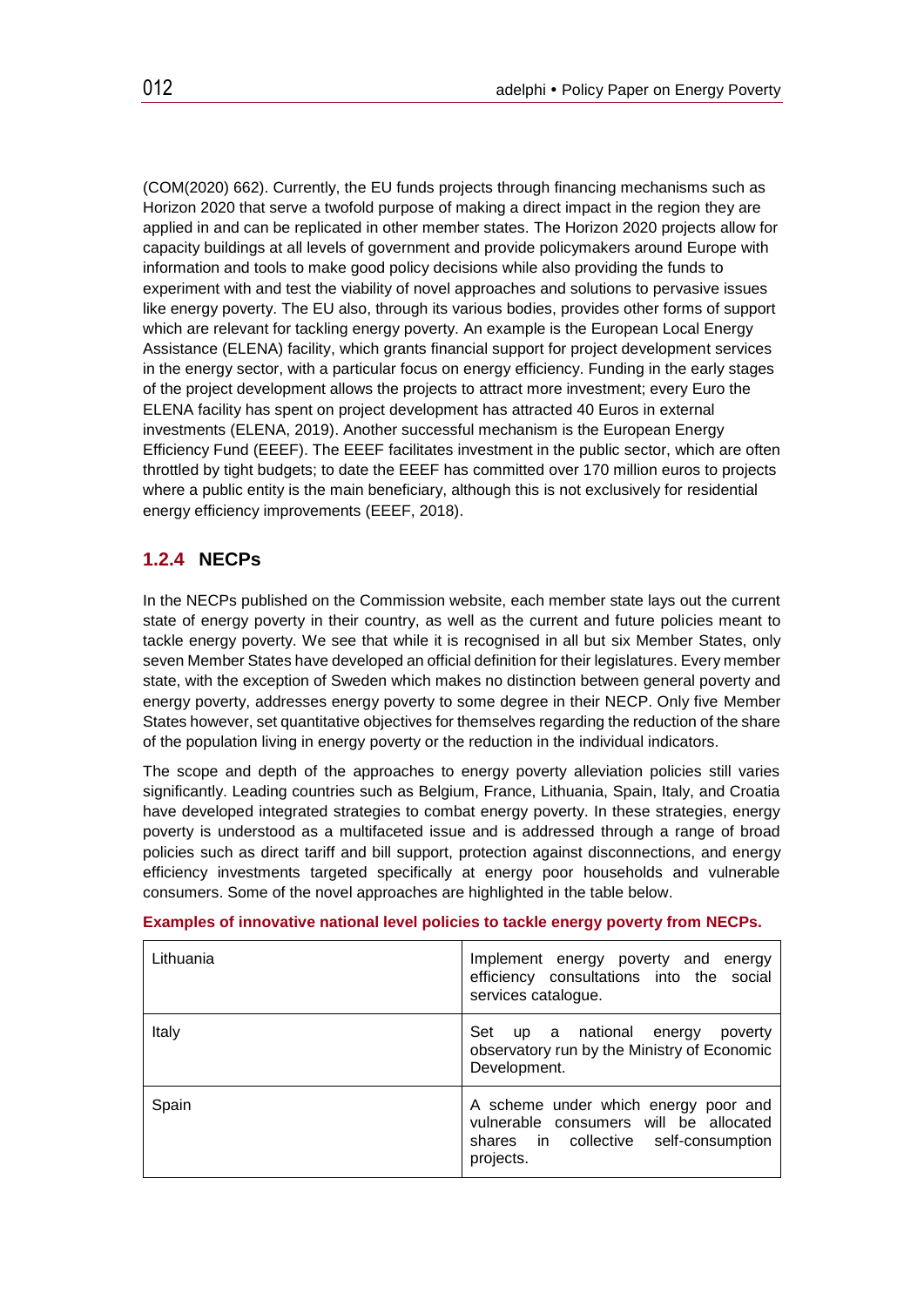| Croatia | Provide energy consultations for energy<br>poor households and setting up local<br>information centres. |
|---------|---------------------------------------------------------------------------------------------------------|
|         | Implement a programme to replace old<br>inefficient household appliances with new<br>efficient ones.    |

On the other side of the spectrum however, there are still a number of countries which do not have such specifically targeted policies to alleviate energy poverty. The Nordic countries such as Denmark, Sweden, Finland, and the Netherlands where energy poverty, according to the EPOV indicators, does not constitute a widespread problem, do not see the need to develop specific policies to deal with it. Energy poverty is seen as a component of income poverty and thus it is addressed through social policies. These countries developed neither a definition nor indicators to measure and monitor the issue.

Another group of member states are ones where energy poverty is a more prevalent issue but there have not been many policies specifically targeting it. An example is the Czech Republic, where programs to improve home energy efficiency or install efficient heating systems are in place, but have no mechanisms that allow them to focus on vulnerable consumers and energy poor households. Often the issue is addressed through social policies, which are broad and targeted at general poverty not energy poverty. Another example is Latvia, which falls into this category, but has now set a reduction target for the energy poverty rate and is implementing pilot projects to study energy poverty in the national context. These actions reflect the increased attention and importance energy poverty is receiving all across Europe, but also highlight that many countries are still at the early stages of addressing it.

Although the member states are at different stages of addressing the issue of energy poverty we can observe the increase in salience thanks to obligation set forth by the EU to include it in the NECPs. Including energy poverty in the CEP was an important step as it differentiates the issue from general poverty and allows for a pan-European comparison in the coming years. The NECPs show that many countries did not have policies that went beyond general social policy but are now planning and implementing specific policies targeted at energy poverty.

#### <span id="page-16-0"></span>**1.2.4.1 Romania's NECP**

Romania's National Energy and Climate Plan (NECP) includes five major objectives (Decarbonisation, Energy Efficiency, Energy Security, Internal Energy Market and Research Innovation and Competitiveness) that set the national goals and actions Romania has to implement until 2030, with the main goal to become carbon neutral by 2050. Decarbonization engagements are considered to be lagging in European terms, with regard to the energy efficiency of the building stock. Romania plans to thermally rehabilitate at a demanding rate of 3-4% of the building stock by 2030 (while maintaining a constant pace after that with a view of 2050), which is considered ambitious and in line with the European goals, included as well in the Renovation Wave strategy (*COM662,* 2020). The Long Term Renovation Strategy (LTRS), addresses the challenges of an old and inefficient national building stock tributary to communism and transition related factors, and lays down plans regarding their insulation, the use of renewables for heating and cooling and the reduction of final energy consumption overall. In terms of impact of these measures, the Commission recommends much higher targets (current targets for 2030 are set at 25.7 Mtoe in 2030, compared to 22.9 Mtoe in 2016-2018). Energy efficiency targets but also a diversification of the resources employed are also a part of the energy security objectives for 2030.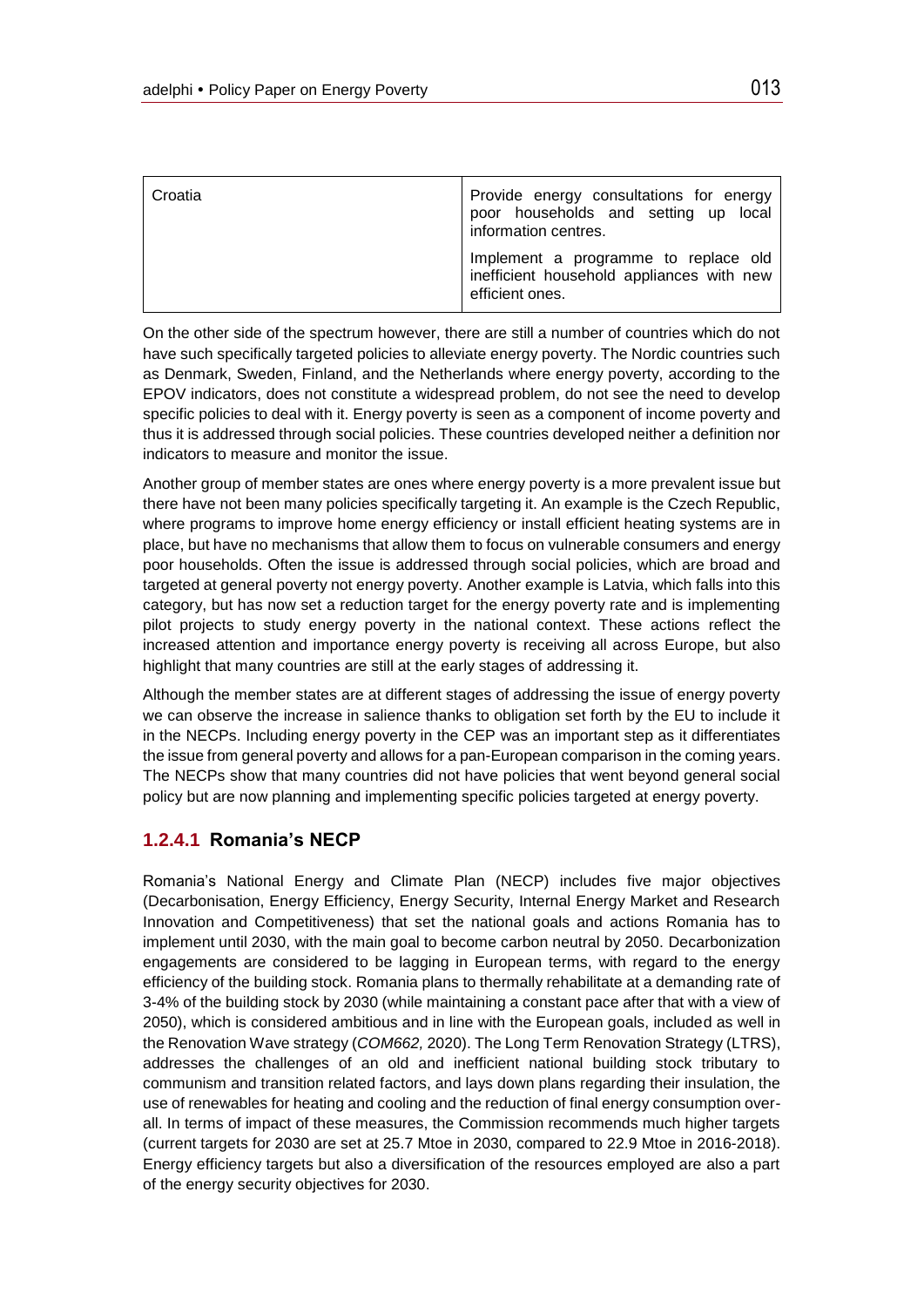With regard to the specific obligation that Member States have on energy poverty within the NECP, namely (i) a clear legal framework to protect the vulnerable consumers and establish dedicated social budgets; (ii) develop financial and (iii) non-financial safeguards; (iv) a national social assistance information system, Commission considers it a positive aspect that the Romanian NECP includes clear directions on the definition and a methodology for measuring energy poverty, but criticizes the absence of a clear intervention agenda and the lack of assessment data (European Commission, 2020).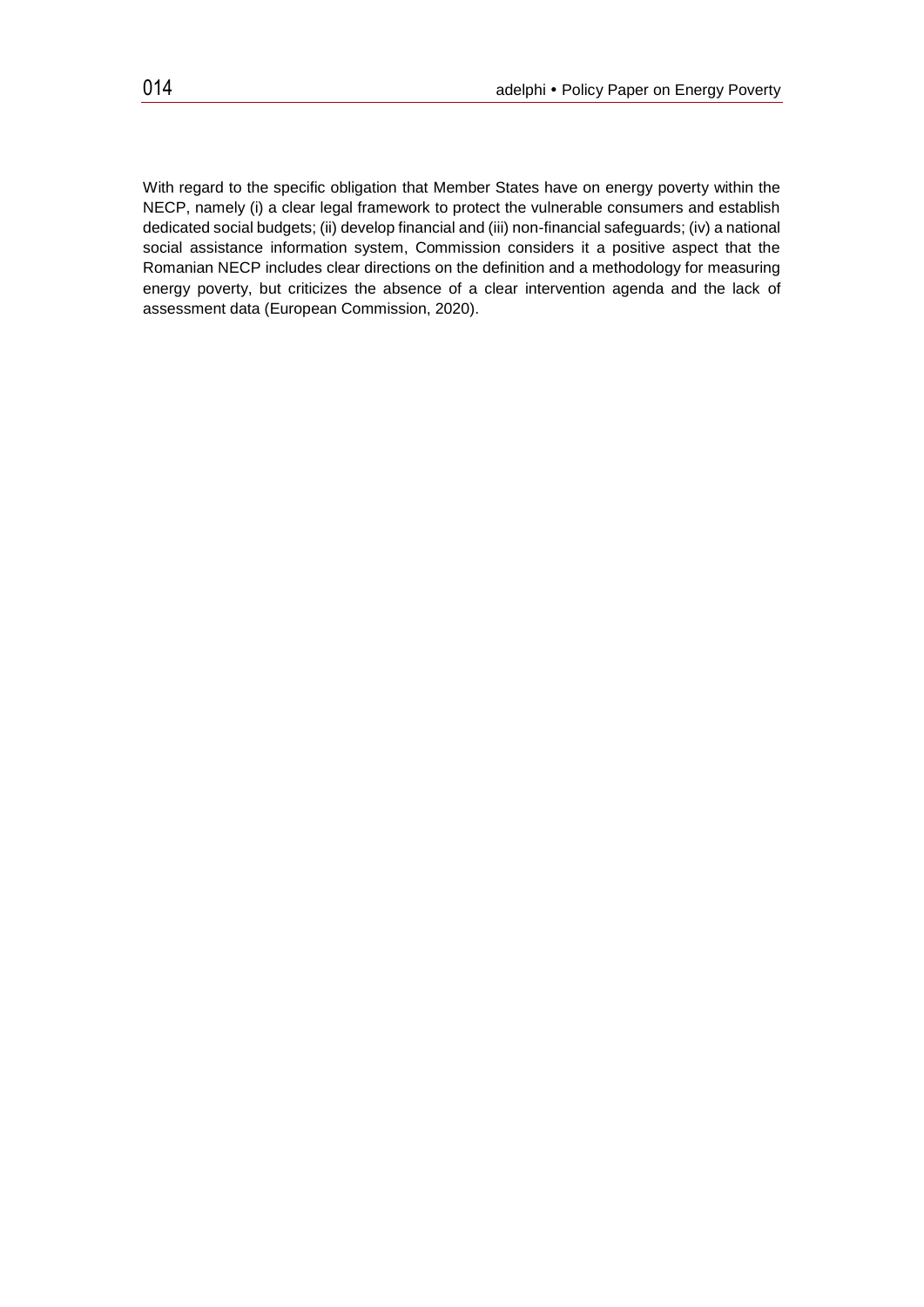## <span id="page-18-0"></span>**2 Romania Legislative Framework**

#### <span id="page-18-1"></span>**2.1 Existing Policies and Schemes to Protect Vulnerable Consumers**

In Romania energy poverty is approached mainly from a vulnerability point of view and the measures and interventions instruments available are almost exclusively social.

The so-called Energy law 123/2012 with subsequent additions and amendments defines the "vulnerable consumer", and targets three categories of consumers at risk of social exclusion: the elderly, the ill impaired and the poor. The document provides for financial (mainly heating benefits and the social tariff) and non-financial (mainly prohibition from disconnecting certain life-threatened individuals) measures of redress and foresees Government obligation to elaborate a national action plan in order to pursue their application, while vaguely allocating the task between ministries. Despite a clearer iteration of this task in the Integrated National Energy and Climate Plans 2021-2030, it has yet to be issued.

Secondary legislation establishes the eligibility criteria for the financial and non-financial measures:

GEO 70/2011, despite precedence, is regarded to be an application guideline for law 123/2012 as it provides for the implementation of heating benefits for gas. According to it, heating benefits are managed by the social affairs authorities of the local administrations. The regulation proposes a larger definition of energy vulnerability in the direction of heating needs, targeting "single person[s]/famil[ies] unable to maintain an adequate temperature, i.e. 21°C" and with an income within thresholds stipulated by the law, which can be updated annually by governmental decree. Despite a clear provision that income levels would be regularly updated to be in line with national social standards, in reality, they have only been recalculated once through a highly contested Government Decree in 2018 (OUG 114/2018). According to the decree, the omission of income updates has led to large numbers of beneficiaries being ousted from the system into a grey zone (more than 54% from one season to the next - from 236,355 to 129,104 beneficiaries - according to the decree), which rendered them more vulnerable than before. What is more, and maybe one of the most contested measures enacted, was a slowdown of the process of energy market liberalization through a provision that allowed for a continuation of the regularized price system for the entire population in order to prevent price hypes on the market.

GD no. 920/2011 introduces additional details on the implementation of heating benefits. It provides for the fact that applicants must submit a list of owned goods that would be valued monetarily to see if they qualify for heating benefits. Given the fact that these criteria have been implemented by local authorities and that they proved to be highly discriminatory, their application was inconsistent and led to many being ousted from the system. The document also provides for the right of local administration to supplement State-allocated funds from the local budget based on yearly decisions. Despite being an additional safeguard, the application of this measure depends on the availability of local funds, some localities being more able then others to award important amounts of additional funding. Usually rural and semi urban localities with the highest needs are also at a disadvantage. Moreover, yearly decision-making can provide for a high degree of uncertainty and variability in the number of individuals covered. Field research has identified many additional faults imbedded in the system and with a potential high impact on the energy poor: applicants are burdened with a complex procedure,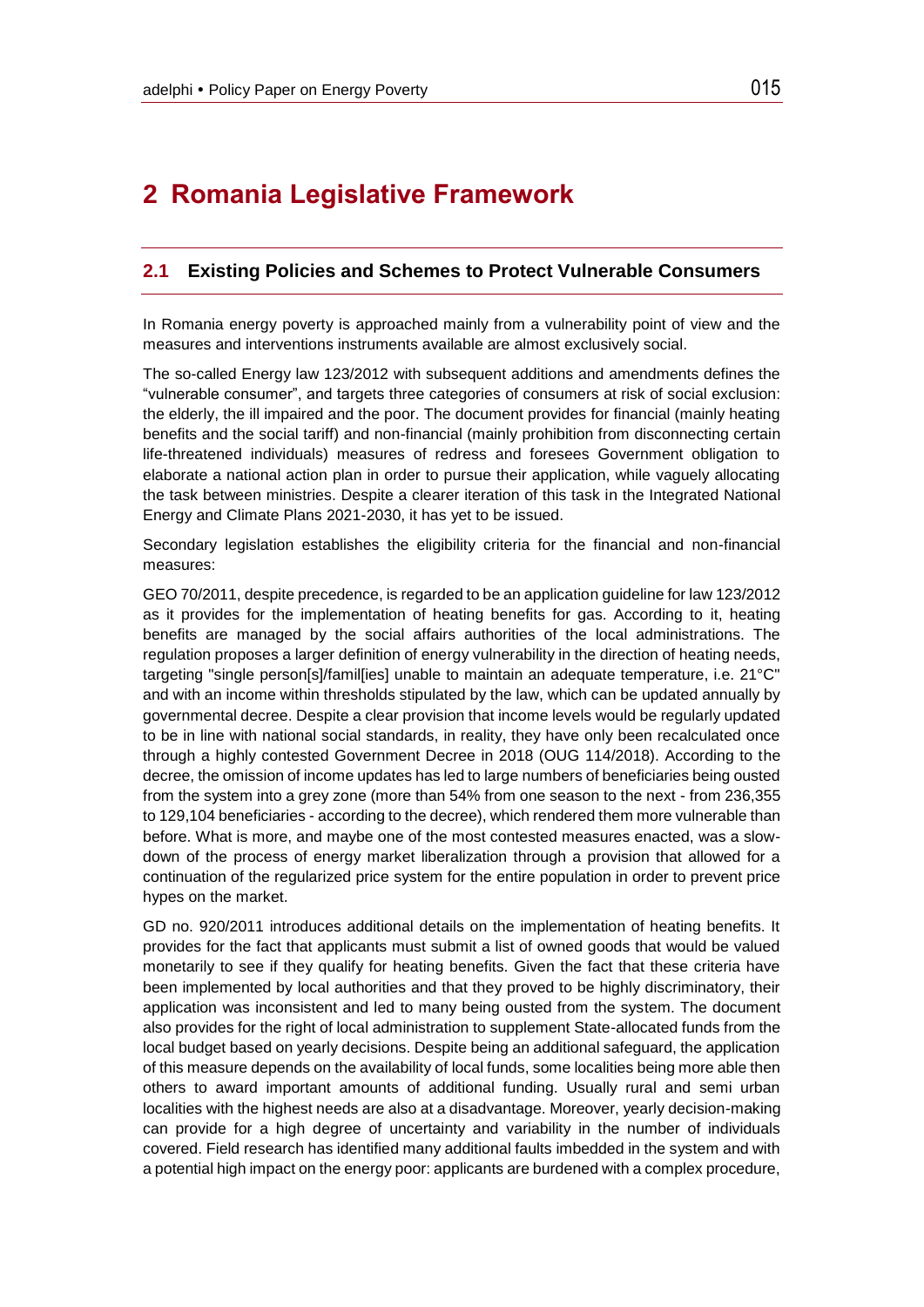as too many documents and approvals are needed in order to be admitted into the system, especially given the fact that application must be pursued on yearly basis; many household lack much of the information needed if not accompanied by social assistants; there is great room for stigma; these arguments discourage many to apply; the pressure on the social assistants is high, as the personnel is limited, and the application process quite complex (Teschner *et al.*, 2020).

GEO 27/2013 provides for the establishment of heating benefits for electricity, which is only handed to out those for which electricity is the only fuel used. Heating benefits are allocated as a proportional compensation of heating expenses depending on the income per family member. The rates differ from one fuel to another. This latter provision is particularly discriminating, given the fact that the highest amounts are provided for gas and district heating, whereas the vast majority of the low-income households are on solid fuel or electricity (for the extreme poor). More than 80% of the rural households in Romania heat on wood.

Access to the grid is also an important topic around energy poverty in Romania. NRA Order 59/2013 lists the documents needed for connection. ID and a list of property documents are minimum obligatory requirements. The absence of such documents, which is very typical of extreme poor and vulnerable households, renders them unable to connect, which forces many either into illegal consumption or the usage of solid fuels (including waste), or both. Moreover, the cost of connection, which is much higher than an average monthly salary, leaves many without access to cheaper and more efficient alternatives (Sinea et al, 2018).

NRA Order no.64/2014 on the vulnerable consumers of electricity defines the vulnerable consumers of electricity as the low income or elderly person with health problems, who requires continuity of supply and only provides for safeguards, namely non-financial support, for the second category.

NRA Order no. 176/2015 regulates the social tariffs for low income households. They are provided upon a formal request for households that can prove their average income per capita is below the national minimum wage. Consumption is also limited to certain amounts. Social tariffs have been an important source of energy poverty: consumption limits for electricity had not been updated, many consumed over the limit and ended up on rates higher than for regular consumers, as heating on electricity is particularly intensive; companies did not warn vulnerable consumers that they are about to go over consumption limit. Consumer interest in social contracts decreased progressively. With market liberalization, the option was abandoned altogether being replaced with the so-called general safety-net contract on universal service, which is guaranteed, but at a comparatively higher cost than the liberalized market contracts.

Law 196/2016 on the minimum inclusion income, lumps together all social benefits, in order to better cover the needs of vulnerable persons. The legislation also proposed a new definition for the vulnerable consumer, laying an accent on the ability to keep warm and not on the various vulnerable categories recognized. This perspective is closer to the energy poverty concept, but still it remains restrictive as it only relates to heating, not to cooling. The law was expected to enter into force in 2018, but its enforcement was postponed due to the absence of a centralized data collecting system. The legislation was proposed to be nullified in the event a new dedicated legislation would be adopted in 2021.

Currently there is a debate over a new vulnerable consumer bill to converge with the European agenda and national policy engagements, mainly in the NECP and Long-Term Renovation Strategy (LTRS) in the context of complete energy market liberalization for household consumers as of the 1st of January 2021. A draft was launched in public debate in the winter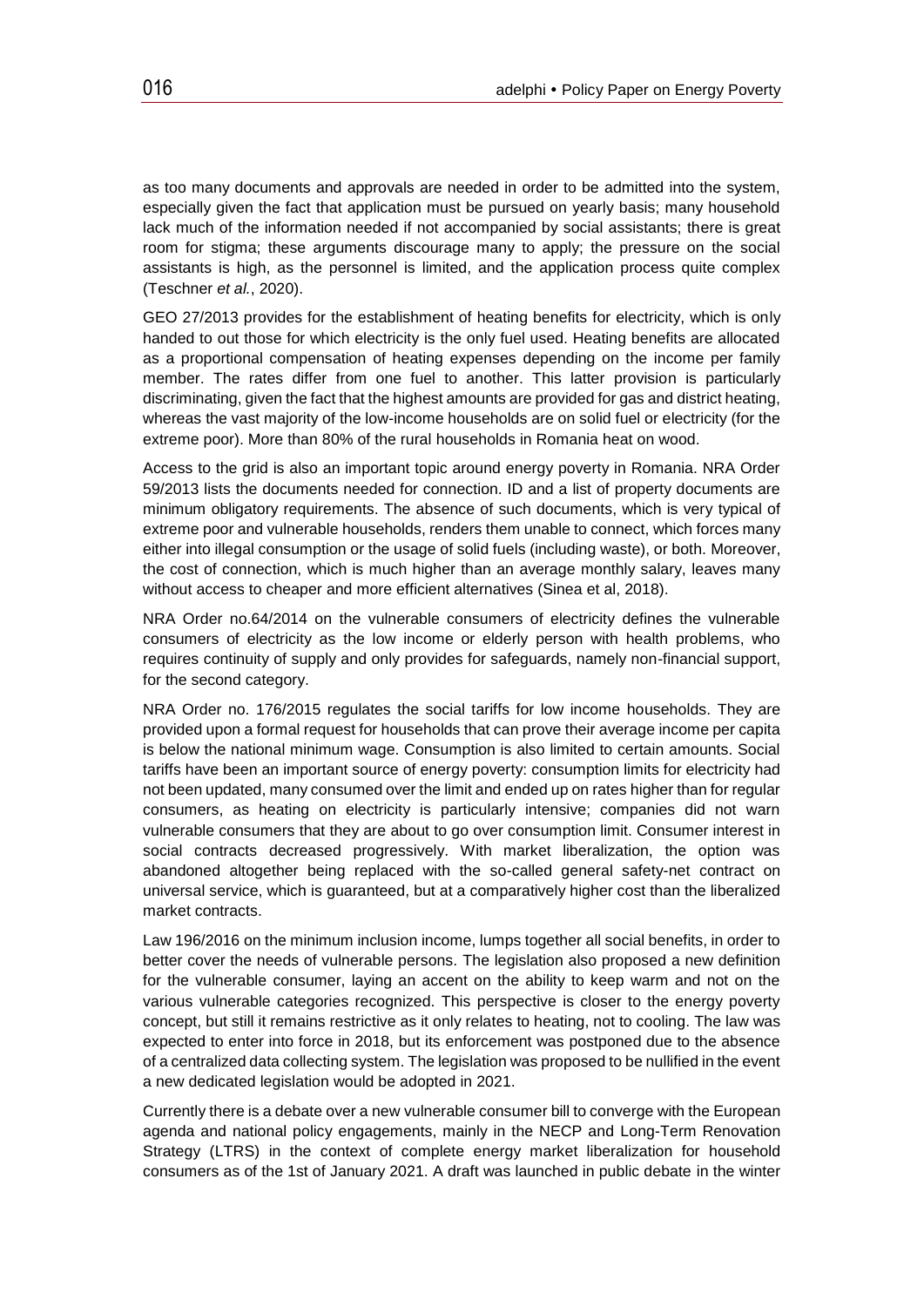of 2020 given the tight agenda requested by the European Commission to converge with the European energy market principles, of which a definition of energy poverty is one. A number of opportunities to make amendment proposals and engage with policy makers followed. The new document, mainly a proposal of the Ministry of Labour, is an inter-ministerial initiative and is currently in the public debate after being rejected in a vote by the consultative Economic and Social Committee, which precedes discussions in Parliament commissions. The negative vote was due to lack of substantive changes. Essentially, beyond the vulnerability concept, which was taken over from the previous bill, with an addition to also include some isolated households, and clarifications on the previous three categories (age, income, health situations), the proposal includes a definition on energy poverty, which refers to the absence of the minimal basic energy needs to households, in terms of accessibility, access to stable supply, energy efficient buildings, and an indirect reference to summer energy poverty. However, compared to any prior legislation, the document does not provide additional intervention tools to match the issues identified, and remains, as such, explicitly oriented towards social solutions. The benefits allocated over the warm season are rather a supplement to limited income than a safeguard due to increased consumption generated by high summer temperature. Implementation will also be guided by the Labour Ministry which is a social-affairs entity. Some mentions are made to financial instruments for the purchase of efficient home appliances or for the improvement of the energy efficiency of buildings. However, no further working instruments are provided in that respect. Given the enlarged definition, it might be reasonable to think that the ground has been set for a variety of other tools to be produced beyond the competences of the Labour Ministries in adjacent policies and concrete actions elaborated by other entities, such as those envisioned in the renovation plans.

#### <span id="page-20-0"></span>**2.2 Energy efficiency legislation and strategies**

Energy efficiency and energy poverty met at a much later point in national policy. The association is rather present at the level of national strategies and action plans, whereas implementation is still dim. At the local level the implementation of efficiency interventions brings out a number of challenges: from the capacity of local authorities to attract funding, to community trust and cooperation, to the availability of co-funding, and property issues or other administrative and legal limits that might impede upon the implementation of innovative measures as identified in field research (Sinea, 2018). Also, so far public programmes and funding for the rehabilitation of single-family housing have been absent. However, where residents made interventions on their own, the impact at the level of the energy bills was visible.

In Romania the climate and energy strategies and policies generally provide for the existence of an important starting point for the Government to commit to the operationalization of interventions in the area of energy poverty, especially as most of these refer to the vulnerable consumer and energy poverty as priority targets.

Romania's Draft Energy Strategy 2019-2030, with an outlook to 2050, elaborated by the Romanian Government is an analytical and programmatic document that envisions the strategies to develop the Romanian energy sector. Though Draft Energy Strategies have never entered into force due to political sensitivities, they have been regarded as guiding documents by the public administration. Alongside objectives related to access to clean energy, improvement of the infrastructure, increased economic competitiveness and better governance of the energy system, the document talks about the protection of the vulnerable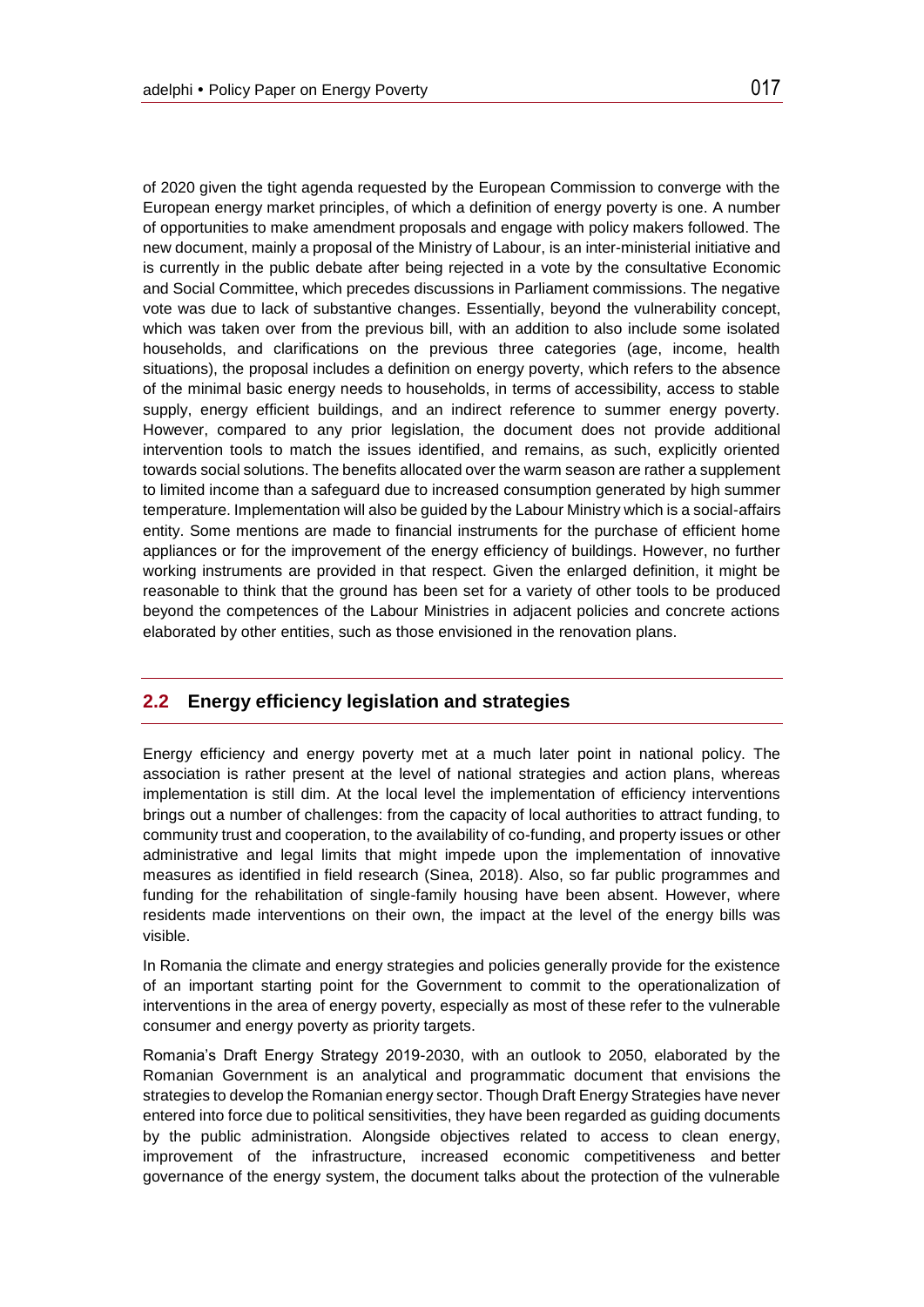consumer and the reduction of energy poverty. It acknowledges the importance of the topic, recommending a better definition and operationalization of the concept of energy vulnerability. It also puts forwards a number of solutions: (i) thermal insulation and overall energy efficiency programmes for the buildings located in communities affected by energy poverty - a cornerstone solution to reduce energy poverty and reduce GHG emissions; (ii) a reform of the social benefits system, to better cover the needs of the vulnerable consumer. With reference to energy efficiency, the strategy also mentions the rehabilitation of district power plants alongside the investments in smart meters and smart energy infrastructure in order to improve efficient consumption in a larger sense.

The **National Long-Term Building Renovation Strategy** (LTRS), adopted by the Romanian Government in November 2020, fits into the European obligations as the most relevant document that sets to address the challenges of a low-efficiency building stock with an impact on energy consumptions and GHG emissions and other manifestations of energy poverty, organized in three agendas: 2030, 2040, 2050.

The document presents an overview of the Romanian building stock, which is tributary to a combination of factors: communist legacy in terms of buildings and construction standards, legal ownership patterns, more recent market trends and the European quality standards imposed in national legislation. According to the document, in Romania, there are around 5.6 million buildings, of which 90% are residential. Around 85% of the dwellings were built before 2000 of which the vast majority (60%) before 1977 (LTRS, 2020). The largest part of the population lives in multi-family building blocks or in small single-family units. Over 63% of these dwellings have less than 50 m2 of usable floor area, indicating lower living standards and an over-crowding of the spaces. In addition, in Romania there is a high ratio of owner-occupied houses (around 94%) which leads to difficulties in thermally rehabilitating the buildings. Related to the consumption patterns, the building sector (residential, commercial and public) is responsible for the use of 42% of the total final energy (PNAEE, 2018), with the residential sector, placed on a decreasing curve of 8.4% over the past few years (DG Energy, 2018). While over-all numbers indicate a positive trend, data broken down on the types of fuels used shows a different picture: the largest share of the energy used in the residential sector is based on biomass (mainly wood burnt in old heating stoves and mainly in the rural areas). The consumption of wood is followed by that of gas (PNAEE, 2018). The buildings sector is qualified as that where the biggest reductions in consumption can be achieved. Even though the existing data offer a good overview of the general situation, data on the quality of the building stock remains a critical issue both in view of creating a national integrated databases and for the purpose of eventually reporting into the systematized European Digital Buildings' Logbook.

National targets settle around the renovation of 6% of buildings by 2030 and approximately 79% of buildings require renovation or complete reconstruction by 2050. The largest share of buildings (around 91%) requiring renovation are in the residential sector. Based on this evidence, for the 2021-2030 period, a significant reduction in energy consumption, GHG emissions and energy poverty can only be achieved if multi-apartment buildings and singlefamily units primarily, followed by public buildings will be included in rehabilitation programmes.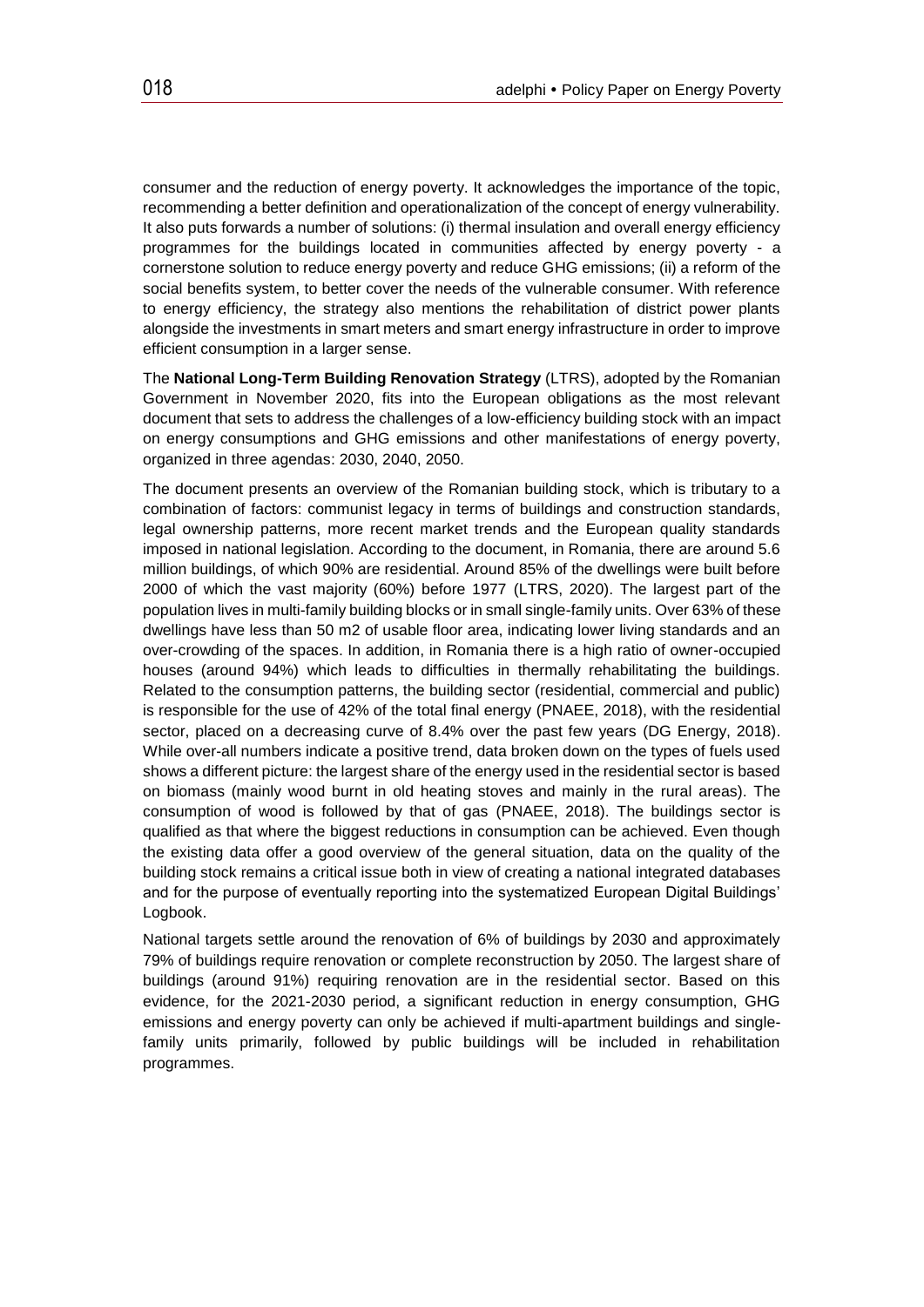#### <span id="page-22-0"></span>**2.3 National Legislation**

#### **Energy Performance of Buildings - Law 372/2005 and Law 101/2020**

The Romanian legislation on energy performance of buildings transposes the most important European directives on energy efficiency: 2010/31/UE, 2012/27/UE and 2018/844/UE and includes the objectives stated in the LTRS document. While energy poverty is not specifically referred to among the priorities in Law 101/2020 that amends landmark Law 372/2005, it is mentioned in the articles that transpose the LTRS objectives. Therefore, alongside the need for a coherent building database and the design of efficient policies and financial solutions that will support the renovation process, energy poverty should be addressed by targeting the lowest energy performance households that usually overlap with the lowest levels of income. Despite important limitations with regard to energy poverty, to which they only refer briefly, these documents are relevant for creating a framework for more concrete measures on the ground, provided that an improved energy poverty legislation should be put in places.

It is worth describing the more general provisions of these legislations with a view of their indirect impact on energy poverty. Overall, the set of measures devised aim to increase the energy performance of buildings by taking into account variables: outdoor conditions, indoor comfort requirements, energy performance standards and cost opportunities. The goal for 2050 is to have localities with an improved urban appearance and better planning, new NZEB buildings and thermally rehabilitated older constructions, accompanied by energy performance certificates as well as tenants associations that are correctly informed about new developments in terms of energy efficiency.

In terms of flagship modifications brought by 101/2020 law, starting with 1st of January 2021 all new constructions need to be NZEB or have the lowest energy consumption level possible. At the same time, it will be mandatory for all new and refurbished buildings to integrate alternative energy systems from renewable sources. The role given to energy auditors is high in the process as they will be in charge with both overviewing implementation and with issuing energy performance certificates, which they will be integrating in the national database on the performance of buildings. To that end, the legislation provides for efficiency standards and constructors will have to take into account factors related to a comfortable and healthy indoor environment, indoor air quality and the impact on the environment. They are required to make use of building materials in accordance with efficiency standards. While the existing legislation (372/2005 law amended by 101/2020 law) transposes the European norms, it still lacks norms of application causing widespread confusion with regard to implementation. More specifically, while the European Commission has included the retrofitting of energy poor households as one of its priorities in various documents (EU Green Deal and Renovation Wave, directives and recommendations), national legislation on buildings refers to the concept vaguely, without any clear measures or obligations imposed on various parties (national and local authorities, constructors, non-governmental actors), leaving the topic unmet with clear solutions, while overall construction requirements, as described, remain highly inaccessible to vulnerable households.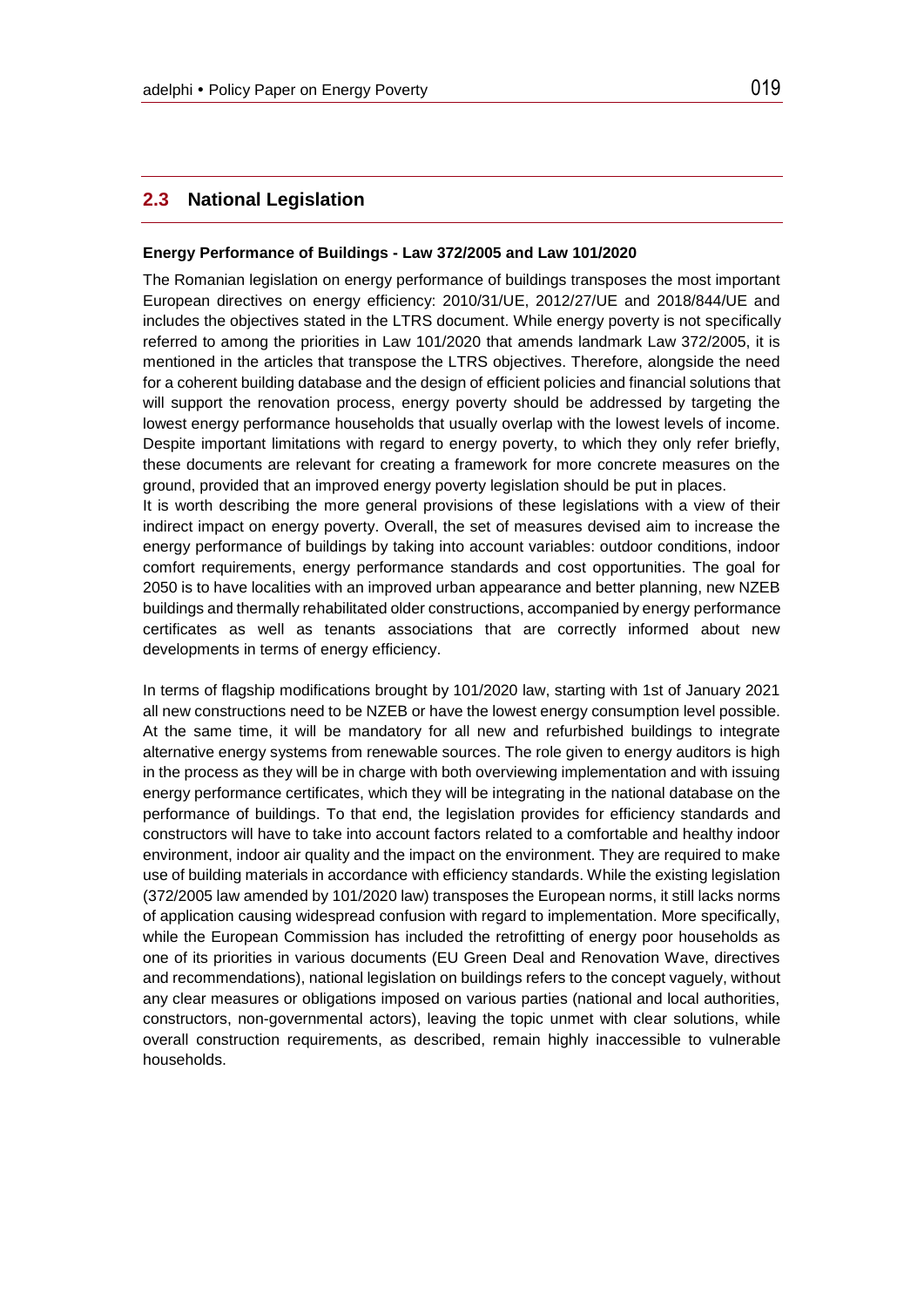## <span id="page-23-0"></span>**3 Energy Poverty Alleviation at the Local and Regional levels**

While energy poverty is receiving increased attention and support from the EU, and in most cases even the national level, a lot of the action will need to take place at the local governmental level. The EU has stressed the importance of local level action and sought to empower municipalities to take action, for example in the Winter Package. It is important for local and municipal governments to internalise the information on energy poverty coming from the top and implementing policies to combat this issue. Local governments should nurture cooperation and coordination between all the governmental departments that are affected and can affect energy poverty; for example, the energy, health, housing, and social development departments. The following sections will look at good practice at the local level in addressing energy poverty, it will look at specific policies and their implementation, as well as cooperation with civil society groups and engagement from the private sector. The examples and analysis presented here stem from desk research as well as 33 interviews with experts on the topic and stakeholders from a range of backgrounds dealing with energy poverty, both from the Romanian context as well as the wider EU. The interviews followed a semi-structured format based on the individual expertise and experience of the candidates. The interviews focused on gaining general insight into energy poverty development across Europa as well as the eastern European context specifically. After a general discussion on energy poverty the questions focused on policy responses in three categories; social policy, energy efficiency, and information policies, as presented below.

#### <span id="page-23-1"></span>**3.1 Social Policies**

Historically, the most common way of alleviating energy poverty, as noted by various experts we interviewed, was to address it indirectly, treating it as a subcategory of general poverty. The aim was to ease the financial burdens that low-income households face by providing direct financial aid such as income support. Another common approach noted by interview participants, which targets energy poverty more directly, is utility bill support, where the government pays a part of the utility bill of low-income or otherwise vulnerable households. Often these utility bill support mechanisms are available during the winter months when utility bills are highest due to increased heating expenditures. These schemes are most commonly implemented at the national level as local governments lack the funds to operate such a scheme. However, experts we interviewed also noted that inefficient administrative and bureaucratic processes made it difficult to implement schemes even when the funding was sufficient. Here they also faced problems with rigid processes that made targeting energy poor household difficult. There is also a distinction between recurring payments to vulnerable households and one-off emergency grants, which are given for unforeseen tough circumstances to avoid a disconnection.

While direct financial support is a useful policy tool to help vulnerable households meet their immediate needs, it does not address any of the root causes of energy poverty. Financial aid plays an important role in alleviating energy poverty, but should be seen as a bridging solution as in the long run it is very expensive and will not contribute to reductions in carbon emissions. A further issue with income or energy-bill support is their targeting. While income-poor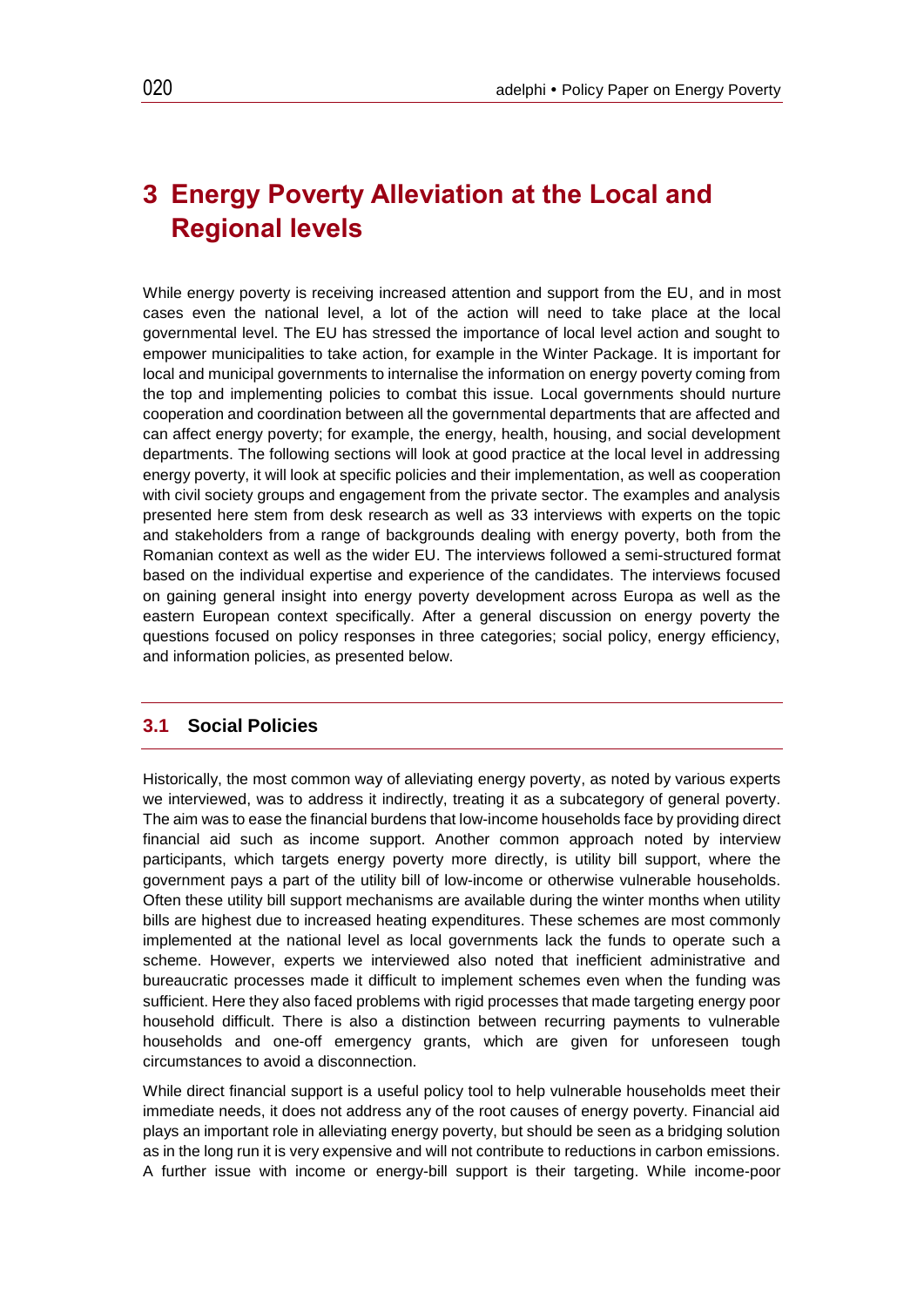households are often also energy poor and will be able to benefit from such a scheme, many households affected by energy poverty are not income-poor enough to qualify for income support. The following are two examples of innovative and replicable programmes to alleviate energy poverty from the EU.

#### **Der VERBUND-Stromhilfefond<sup>1</sup> , Austria**

The VERBUND-Stromhilfefond, or "electricity help fund", is a programme operated by VERBUND, Austria's largest electricity provider, and the NGO Caritas. The programme offers one off emergency relief by taking over a bill (up to 100 euros) in order to prevent a disconnection, but the overall approach of the programme is more holistic than a simple bailout mechanism. The programme offers free energy consultations to low-income households. The consultation estimates the electricity usage of the household appliances and identifies inefficient ones. The consultant also gives advice on how to reduce energy consumption based on the observations made in each household. After one year, a follow-up visit takes place to gauge the success of the intervention or to discuss further measures. Beyond this, the programme also offers free exchanges of electric household appliances, if the one found in the household is deemed too energy inefficient it will be replaced by a modern, efficient appliance.

The programme has been running since 2009, assists 400-500 households a year and showcases an effective programme to address energy poverty. The three-pronged approach shows that the programme is aiming for sustainable change; via behavioural change through the consultations, long term energy consumption reduction through the exchange of appliances, coupled with direct financial support to alleviate short term stress. Changing behaviour and installing efficiency appliances also has the potential to make a positive contribution to carbon emissions in the medium to long run.

#### **CCAS Emergency Financial Assistance<sup>2</sup> , France**

The CCAS is the communal centre for social action. It is a branch in every municipal government in France and operates in the areas of welfare law and providing social assistance and social action. The CCAS in France has implemented a programme for providing microloans or grants for low-income households that cannot pay their utility bills. The programme runs through the social workers in the municipality and households in need of a loan need to make their request through a social worker. The program allows households who are otherwise not receiving state aid to access support if their situation deteriorates, with a special focus on old people and households with children. The CCAS will also negotiate with the utility providers on behalf of the customer regarding later payment dates or payment plans in order to avoid disconnections, in particular when temperatures are low. This can also be coupled with the *Chèque Énergie<sup>3</sup>* programme which is a yearly check granted to low-income households, ranging between 48-277 Euros, to pay for heating fuels and electricity. The grant can also be used for home energy efficiency improvements, and recipients of the grants also receive tips on how to reduce consumption within the households.

It is important for vulnerable consumers to have access to safety nets such as emergency financial assistance. It is also effective to structure these programmes at the local level so that the users of the programme know whom to turn to and the help can be delivered quickly and directly. Programmes such as these not only alleviate financial pressure when needed, having consumers know they exist can also alleviate psychological stresses for vulnerable

<sup>1</sup> <https://www.verbund.com/de-at/ueber-verbund/verantwortung/soziales/stromhilfefonds>

<sup>&</sup>lt;sup>2</sup> [https://www.aide-sociale.fr/centre-action-sociale/#Toutes\\_les\\_communes\\_poss%C3%A8dent-elles\\_un\\_CCAS\\_?](https://www.aide-sociale.fr/centre-action-sociale/#Toutes_les_communes_poss%C3%A8dent-elles_un_CCAS_)

<sup>3</sup> [https://www.aidesociale.fr/chequeenergie#D%E2%80%99autres\\_aides\\_sont\\_cumulables\\_avec\\_le\\_ch%C3%A8que\\_%C3%A9nere](https://www.aidesociale.fr/chequeenergie#D%E2%80%99autres_aides_sont_cumulables_avec_le_ch%C3%A8que_%C3%A9nere)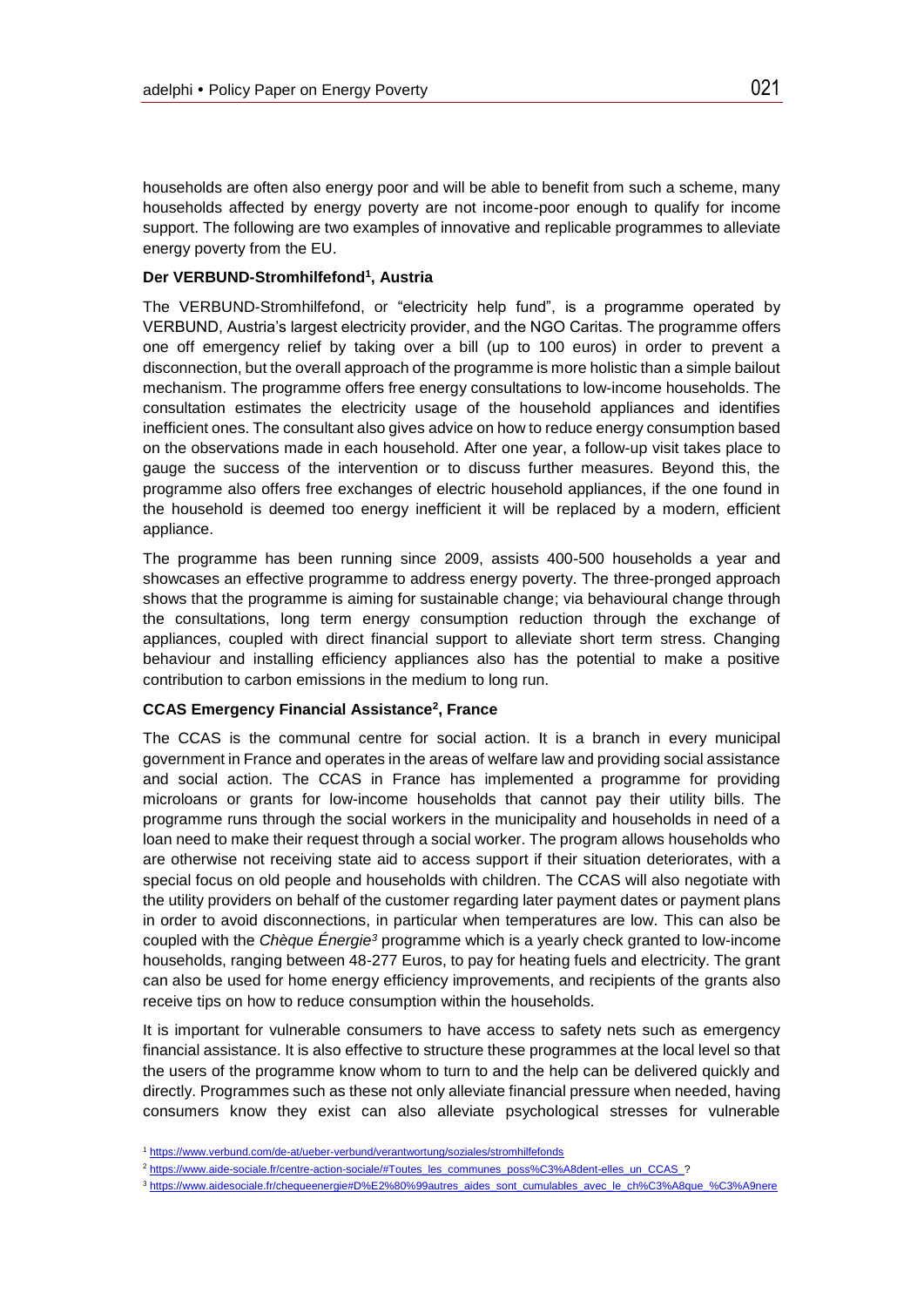consumers, knowing that if unexpected circumstances arise, they have a support mechanism to fall back on.

#### <span id="page-25-0"></span>**3.2 Energy Efficiency**

As we have seen throughout the paper and as noted by many experts interviewed, low energy efficiency in the home is one of the drivers of energy poverty. Poor thermal insulation of the buildings as well as high energy consuming household appliances results in households using more energy and thus spending more money to reach the same utility as a household with better insulation and more efficient appliances. The result is similar to a poverty trap, where energy poor households cannot make the necessary investments in new appliances or thermal insulation renovations because their high running costs leave them unable to make a large capital investment. Aside from the adverse effects this has on individuals enduring this state of energy poverty, the environmental cost is also higher due to their inefficient energy consumption. Policies targeting energy efficiency have become increasingly attractive as they bring a number of benefits to the households of the energy poor, while also providing synergies with other policy objectives.

Due to the poor energy efficiency of the Romanian building stock, energy used for heating accounts for 55% of total energy use in apartment buildings and can be as high as 80% in single houses (BPIE, 2014). This shows that the potential for energy saving and thus cost saving for the consumer at the residential level is enormous. Romania's residential building stock has an average energy consumption of 308 kWh/m<sup>2</sup>, which is more than double the 150 kWh/m<sup>2</sup> that a Label A house would consume (BPIE, 2014). This also highlights the differences between urban and rural households, where rural areas have more single-family detached houses, which are particularly difficult to heat in the cold winter months. Cities also tend to have better data on the buildings stock and living situation of households and can thus more effectively target policies at those most in need.

Energy efficiency and expenditures in the home are also heavily affected by the efficiency of the home heating system and the household appliances in use. Low-income families are often left with no choice but to buy the cheapest appliances, which tend to be the most energy inefficient. The same goes for the home heating systems, low-income families have fewer options when it comes to heating methods and are more likely to be stuck with inefficient technologies such as wood or coal burning stoves. Experts we interviewed explained that lowincome families face a lack of space for installing individual heat pumps, high-upfront costs for purchasing a new individual heating system and lack of access to efficient district heating systems.

#### **Grants for social insulation projects for rental buildings<sup>4</sup> , Flanders, Belgium**

The regional government of Flanders in Belgium has implemented a programme to help overcome the split incentive dilemma. Property owners often forego investments in energy efficiency measures, as they cannot capture the return on investment due to the tenants capturing all the benefits. The program provides grants to landlords to invest in energy efficiency upgrades for their rental properties. The grants are given under then condition that the landlord cannot raise the rent for the occupants once the renovations have been completed. The grants cover the expenses for roof insulation, high efficiency glass and cavity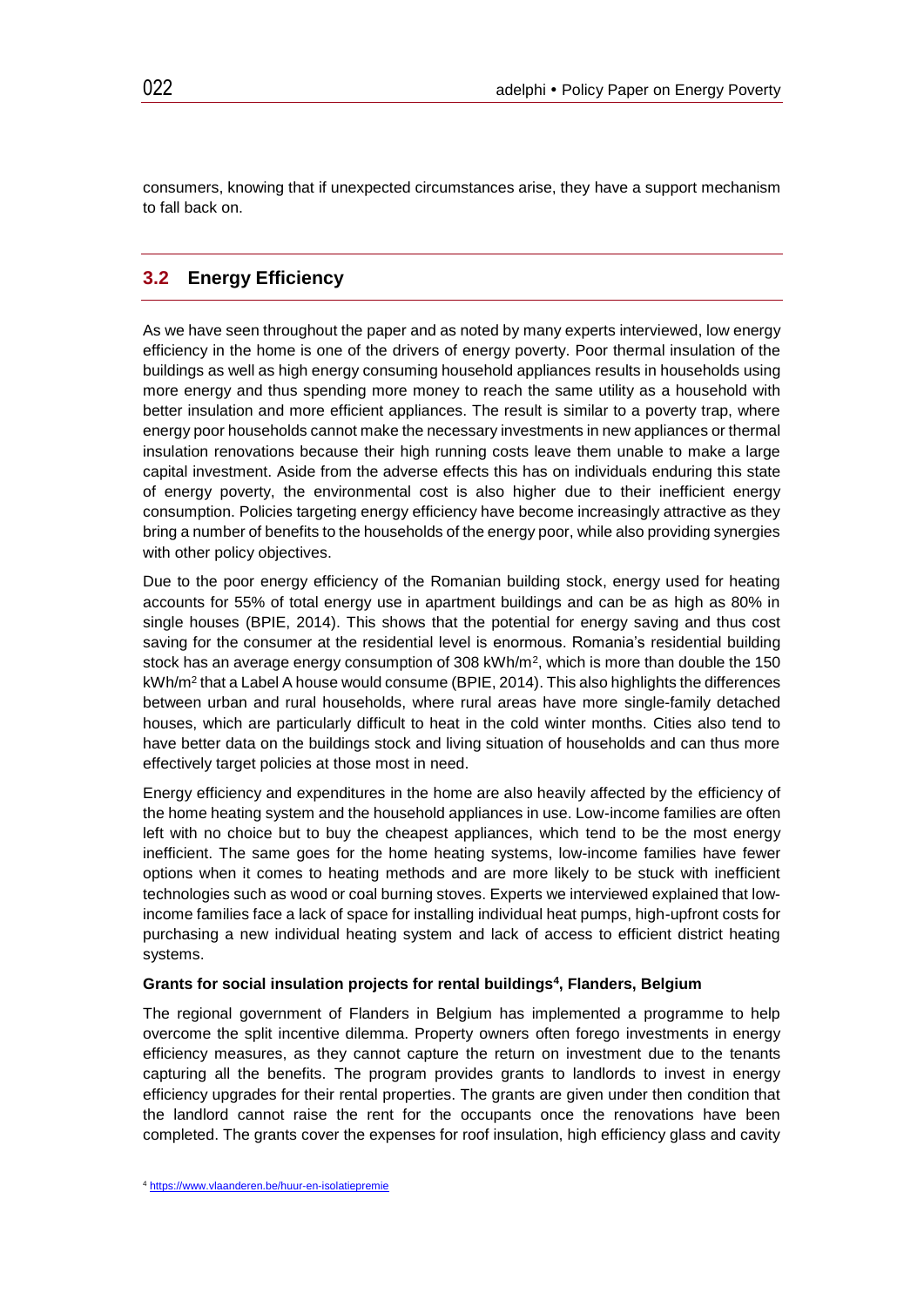wall insulation. The program is targeted specifically at low-income and energy poor household as only landlords who rent accommodations under a certain price threshold or are renting to a person or household that is in a vulnerable group. Lastly, each request for an insulation grant is supervised by a project promoter who takes care of the administrative processes underlying the programme, including securing the financing, communicating with the property owner, and in many cases carrying out the insulation works directly as the project promoters are often companies licensed to carry out such works.

The programme is effective at addressing the issue of energy poverty because the affected vulnerable consumer does not need to stem any costs or even engage with the administrative procedures. The tenants thus receive the benefits of the energy efficiency upgrades, which will save them money on utilities and improve their comfort of living, while not facing an increase in rental prices. The landlord also, in most cases, does not have to stem any costs and the upgrades will add value to their house in the long-term even though they cannot raise the rent price in the short-term. Lastly, it stimulates the local economy, as the project promoters are local firms who are able to increase their business through this programme. Programmes like these are important because they create investment where under free market conditions there would have been none, the government steps in and effectively corrects a market failure brought about by the split-incentive dilemma.

#### **Central Heating Fund<sup>5</sup> , UK**

The Central Heating Fund was introduced in 2015 in the UK. It is funded at the national level with local authorities applying for funds and implementing the projects at the local level. The measure is targeted specifically at energy poor households who have difficulty heating their home or face high energy-expenditures due to the lack of a central heating system or reliance on expensive heating fuels. The installed measures must provide space heat and domestic hot water. The local authorities' bids for funding must show how the measures will reduce energy poverty in line with wider national targets, they are cost effective, in that they effectively target energy poor and vulnerable households, especially ones with health concerns (UK Government, 2015). The fund greatly increases the ability of energy poor households to heat their dwellings efficiently. More modern and efficient central heating systems reduce the fuelconsumption for household heating, reducing emissions and household expenditures associated with heating.

The programme was designed with a holistic view and seeks synergies with other programmes. Priority funding is given to projects that have also applied to other programmes such as insulation renovations, where a new central heating system will be more effective. Particularly in rural areas, central heating systems often replace a fireplace. This reduces indoor air pollution and allows for better monitoring of fuel consumption through the installation of a smart meter. The fund also targets the rural population as they are more likely to live in detached and semi-detached houses and are less likely than apartment blocks to have a central heating system or access to district heating. Rural housing tends to be larger with more exposed walls and is thus more difficult to heat. Without a central heating system many houses do not have the option of heating every room in the house and achieving a sufficient level of thermal comfort. It is important to implement programmes like these to assure that, particularly rural, populations are not left behind.

<sup>5</sup> <https://www.gov.uk/government/publications/central-heating-fund-local-authority-guidance>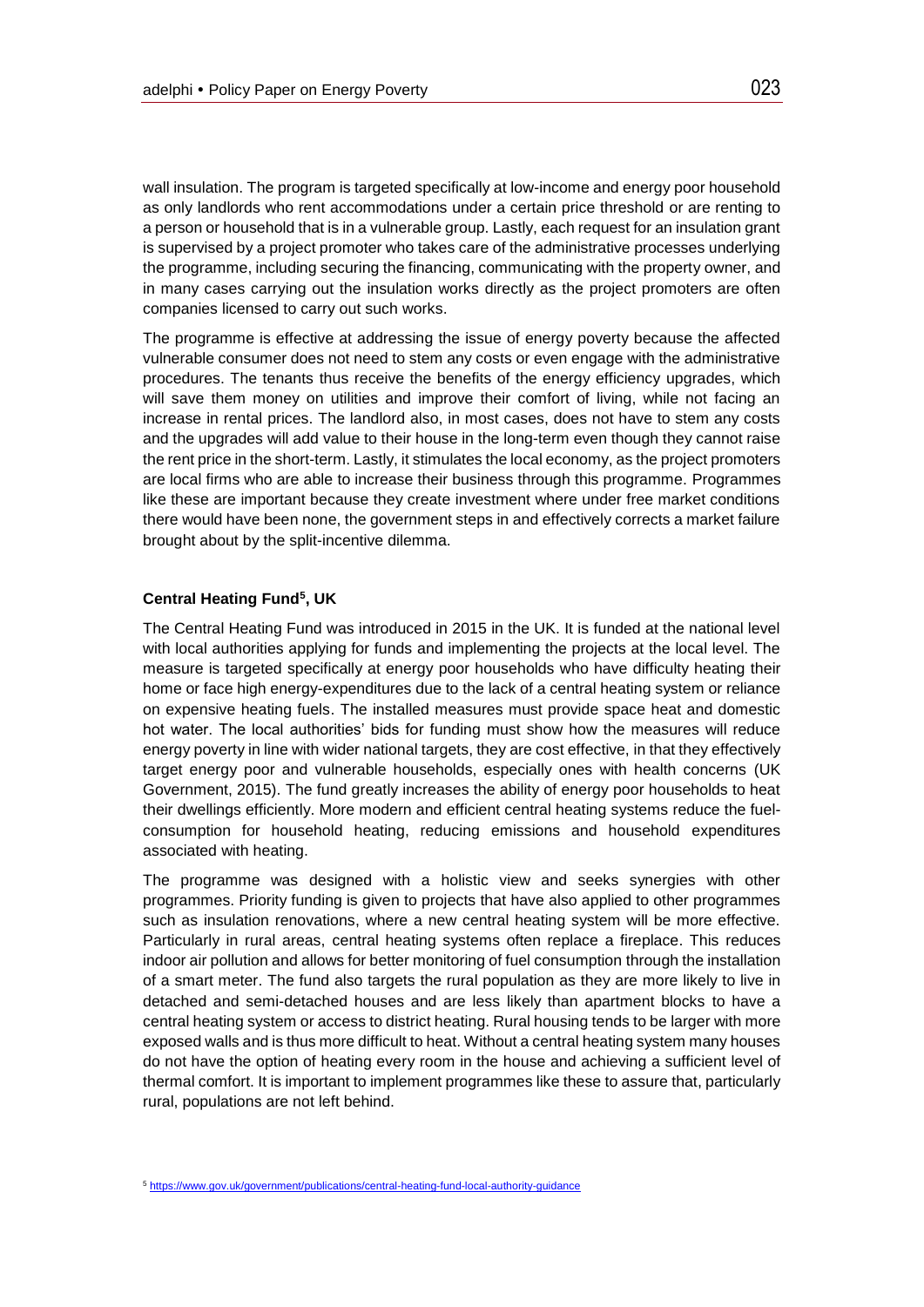#### <span id="page-27-0"></span>**3.3 Information Policies**

The third policy approach that governments can take to combat energy poverty is through targeted information campaigns. These information campaigns can take a number of different approaches. One important one is to improve the understanding that low-income households have of their energy bills. Experts we interviewed expressed concern that low-income household were often lacking the "literacy" to understand their tariffs and their contracts. A proper understanding of their bills and contracts is important in order to evaluate alternatives and to understand where their money is going so that behavioural changes can be targeted effectively. The second approach to information campaigns is to influence behaviours at the household level to ensure that energy is consumed as efficiently as possible. This includes making small energy efficiency improvements in the home such as changing to lightbulbs that are more efficient. These do not require high upfront investments but still have a long-term positive impact, by both reducing the energy bill and reducing carbon emissions. Lastly, information campaigns also involve the question of how to effectively identify and target vulnerable consumers. This involves increasing direct grassroots interaction with vulnerable consumers, as well as offering services such as community energy help-desks where consumers can receive – free of charge – advice on energy questions regarding the household.

The channels through which households receive this information are an important aspect for making sure it reaches the right people. Experts noted that advice regarding energy poverty is more effectively conveyed when it comes from people the households trust. In light of this, training social workers, who already have personal ties with the households, to identify and address symptoms and drivers of energy poverty, has proven an effective way to spread information among vulnerable consumers. The framing of the help is also important; the aforementioned energy help-desks should be available to all consumers and offer advice on how to reduce household energy consumption not explicitly targeted at the energy poor. Thus, framing it as "aware" consumer behaviour not vulnerable consumers asking for help. Furthermore, the households who receive this information and implement changes will have a multiplier effects as they spread the word to their neighbours and friends who may be facing a similar situation.

#### **Energy Advice Points Barcelona<sup>6</sup> , Spain**

The Energy Advice Points (EAP) were set up in 2017 in order to provide vulnerable consumers access to information regarding their energy rights. Shortly after, the EAPs also started offering advice on energy saving and efficiency. Barcelona established 11 EAPs based on prior pilot projects. Between 2017 and 2019, the EAPs had helped 80,951 cases of energy poverty. The EAPs empower consumers in relation to their right to energy and have prevented over 37,000 households from being disconnected from their utilities (Barcelona City Council, 2019).

The program offers simple tools such as an energy calculator coupled with advice and recommendations to help people understand and reduce their consumption at home. The EAPs evaluate utility contracts for energy poor consumers to see if there are cheaper options or if a switch to a different tariff structure would benefit the household in terms of reducing their utility costs. The EAP agents also check if the households are eligible for any social discounts or tax exemptions that the consumers may not have known about; when this is the case they assist with the application process and other bureaucratic hurdles. Lastly, the EAPs offer

<sup>6</sup> <https://habitatge.barcelona/en/housing-services/problems-paying-your-home/energy-rights>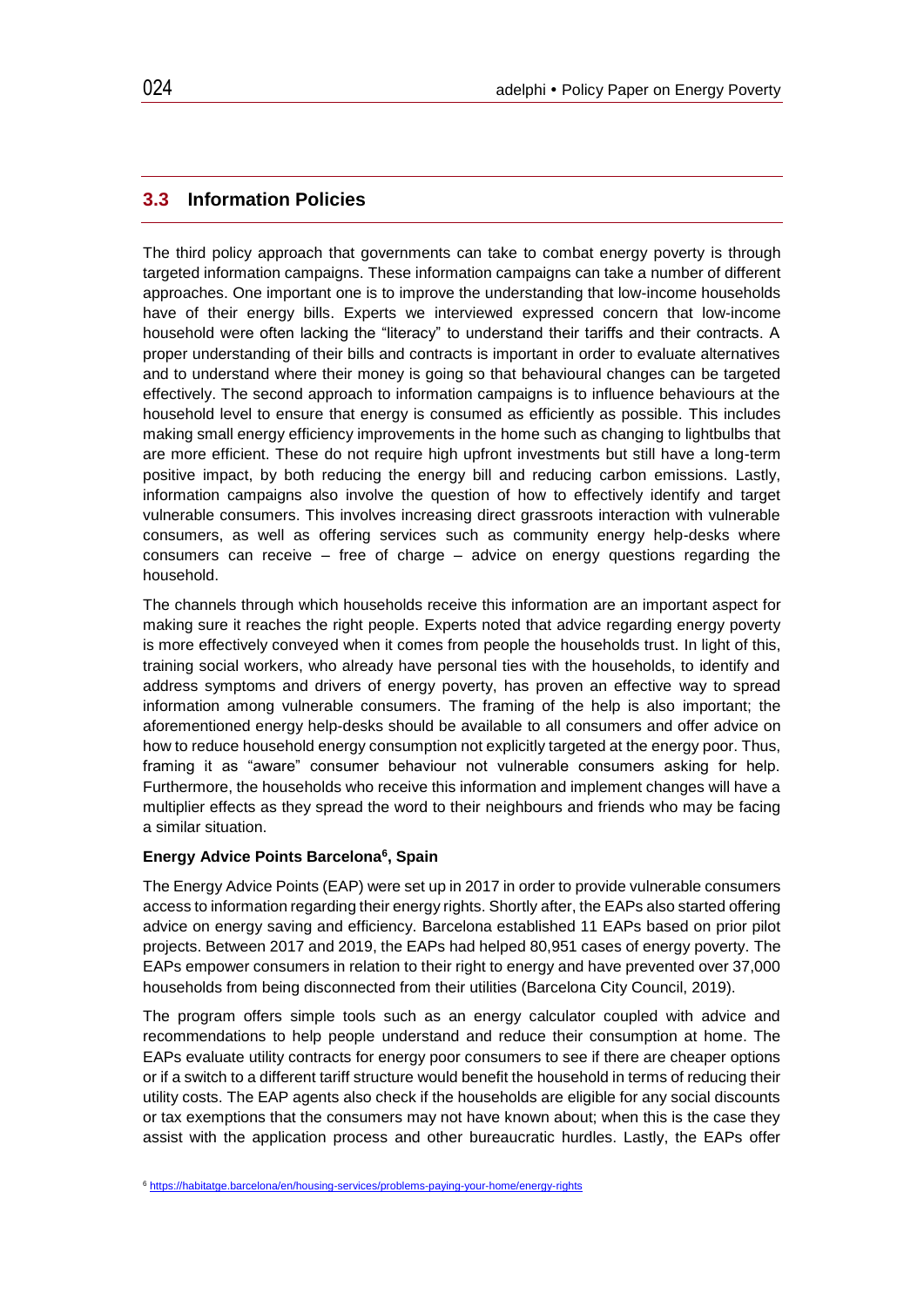information about and help set-up self-generation solar energy projects at home. In some cases, the EAP agents will conducts home visits for an energy audit to gain a better understanding of how to help a specific household.

Introducing EAPs has been a huge success in Barcelona as they offer a one-stop-shop for a broad range of services that help energy poor households. They empower the consumer to know their rights and offer low-cost easily implementable solutions to reduce their energy bills. In 2018 the advice given to 2,008 individuals by the EAPs energy advisors resulted in over 100,000 Euros in savings. The energy advisors were also responsible for a 2,165 kW reduction in final energy consumption among the households they worked with (Nordic Sustainability and C40 Cities, 2020). These numbers show the impact that merely raising awareness and making information readily available can have economically and environmentally. With only 40 energy advisors, the EAP model is highly replicable for cities of any size where energy poverty is an issue.

#### **Assist2gether Project<sup>7</sup> , Various EU Countries**

The Assist2gether project took a more direct approach to interacting with vulnerable consumers when compared to Barcelona's EAP programme. The project trained home energy advisors (HEA) who interacted directly with energy poor households. The HEAs were trained in a holistic way, in order to take into account the "multi-sectorial and multi-disciplinary nature" of energy poverty (Assist, 2020). The HEA training course included modules on the energy sector, energy consumption behaviour, communication, as well as ethics components. Some of the HEAs trained for the Assist project were social workers and thus could bring a new set of skills and knowledge to the households they had already been working with. An important finding of the project was how effective advice given was when it came from a person with whom the household already shared a bond of trust. The home visits were the most effective at reducing energy consumption, with up to 7% in energy savings in households that benefitted from direct interaction with HEAs and customised solutions based on the unique situation. However, the project also showed that just receiving general, non-customised, information from HEAs, still resulted in energy saving of 2% in the household (Assist, 2020).

The Assist project, like Barcelona's EAP programme, showed the energy savings that are possible simply by effectively informing energy poor households about the actions they can take. The results make a strong case for including energy poverty topics in the social services catalogue and requiring social workers to advise on these issues, should they be present. Having social workers act as HEAs can be very cost effective as the only extra costs incurred are those for their training, assuming the city has a system of social workers in place. Furthermore, social workers will already have a bond of trust with affected households and a deep understanding of the local context. However, it is not enough to rely only on social workers as many households who suffer from energy poverty but do not have access to a social worker. It is important to offer information about energy rights and energy efficiency through a number of channels for it to reach as wide an audience as possible. This information will go beyond helping energy poor households but can lead to energy and monetary savings in many households.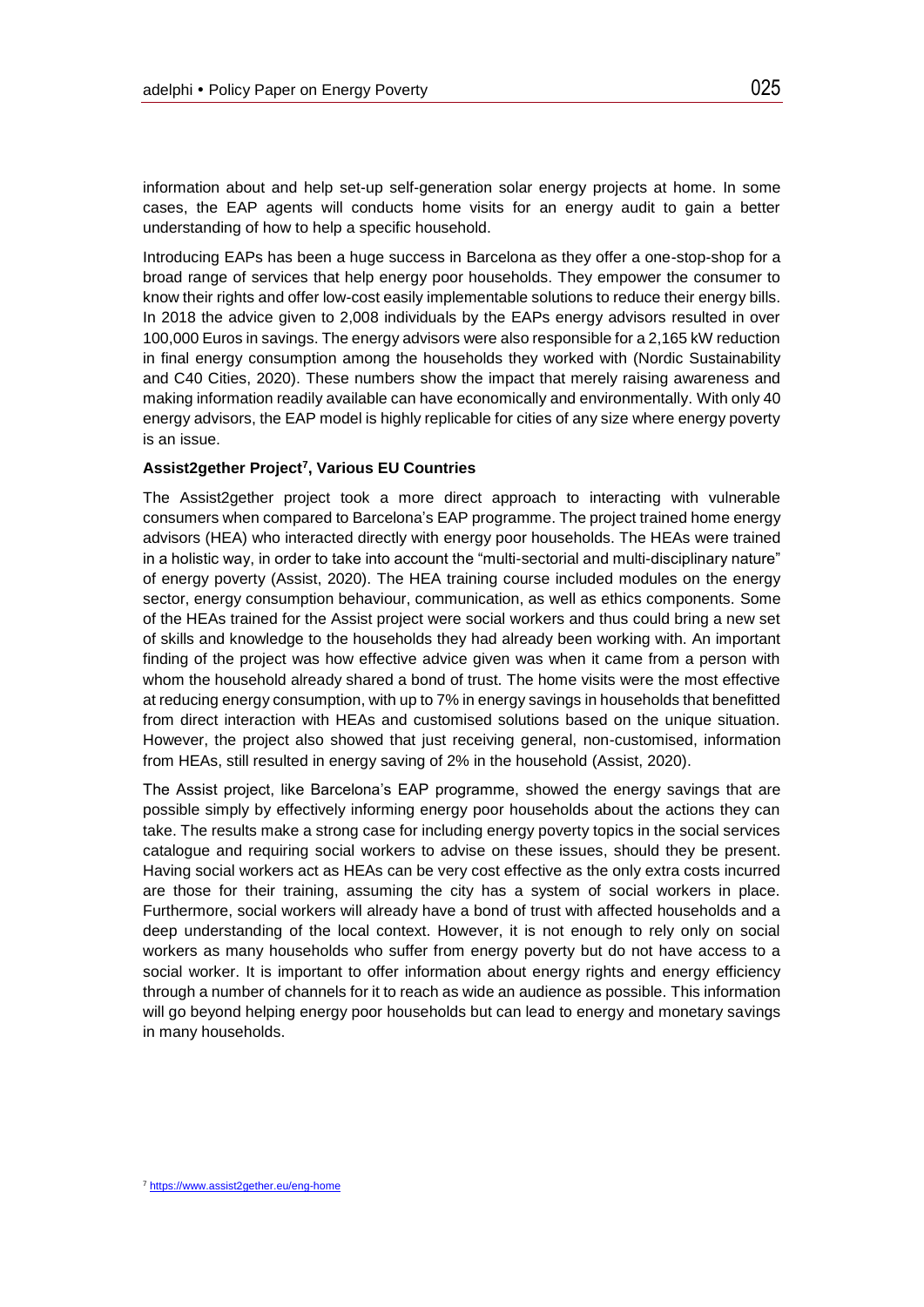## <span id="page-29-0"></span>**4 Policy Recommendations**

Based off the literature review, expert interviews and primary quantitative research conducted as part of this project, the following policy recommendations at the national and local level have been developed.

#### <span id="page-29-1"></span>**4.1 National Level**

#### **Guaranteed Energy Access**

To prevent poor health conditions and adverse social effects Governments should guarantee that all households have access to affordable and reliable sources of energy for heating and other necessities. In the Romanian example where the cost of a gas supply can be prohibitively high, the government must step in to allow households access to switch to more reliable and efficient – and in the long run – cheaper fuel sources. This also creates opportunities for implementing renewable technologies to meet part or all of the energy needs of a household. Especially in rural areas there are opportunities for leapfrogging.

#### **Rehabilitation of the worst performing buildings**

As shown by the data gathered in this project, energy poor households do not cluster in buildings with the worst energy performance. The buildings with the lowest energy performance do tend to be inhabited by lower income citizens. Thus, not only are the absolute energy savings the highest, so are the marginal cost savings of the inhabitants in relation to their income. Renovations also act as a buffer against people falling into energy poverty if energy prices rise.

Additionally, energy efficiency renovation programmes should put more weight on single family households, particularly in suburban and rural areas. These are often excluded from programmes as the emission reduction is greater when renovating an apartment block, however by targeting single family homes it is possible to precisely target energy poor households. Governments need to, based on the specific context of their country, find a suitable balance between the marginal benefits of each euro spent on renovations of the emission reduction versus the social benefit.

#### **Funding information campaigns and energy help desks**

Informing vulnerable consumers on how to save energy within the home simply through behavioural changes, helping them understand their energy bills and their consumption, showing them how to switch electricity supplier to get better tariffs, can be important first steps in ameliorating their situation. This can be achieved both passively and actively. Passively, by setting up energy help desks in cities and towns where citizens can go to receive information and advice on matters of energy within the household. The help desks can also provide vulnerable citizens an overview of the assistance programmes available to them and can directly assist them with the application for these, as the administration and bureaucracy often turns vulnerable consumers away from such programmes. Lastly, energy help desks can be a valuable resource not only for vulnerable citizens, but for everyone. All citizens can make use of the service and potentially save money and reduce their carbon footprint.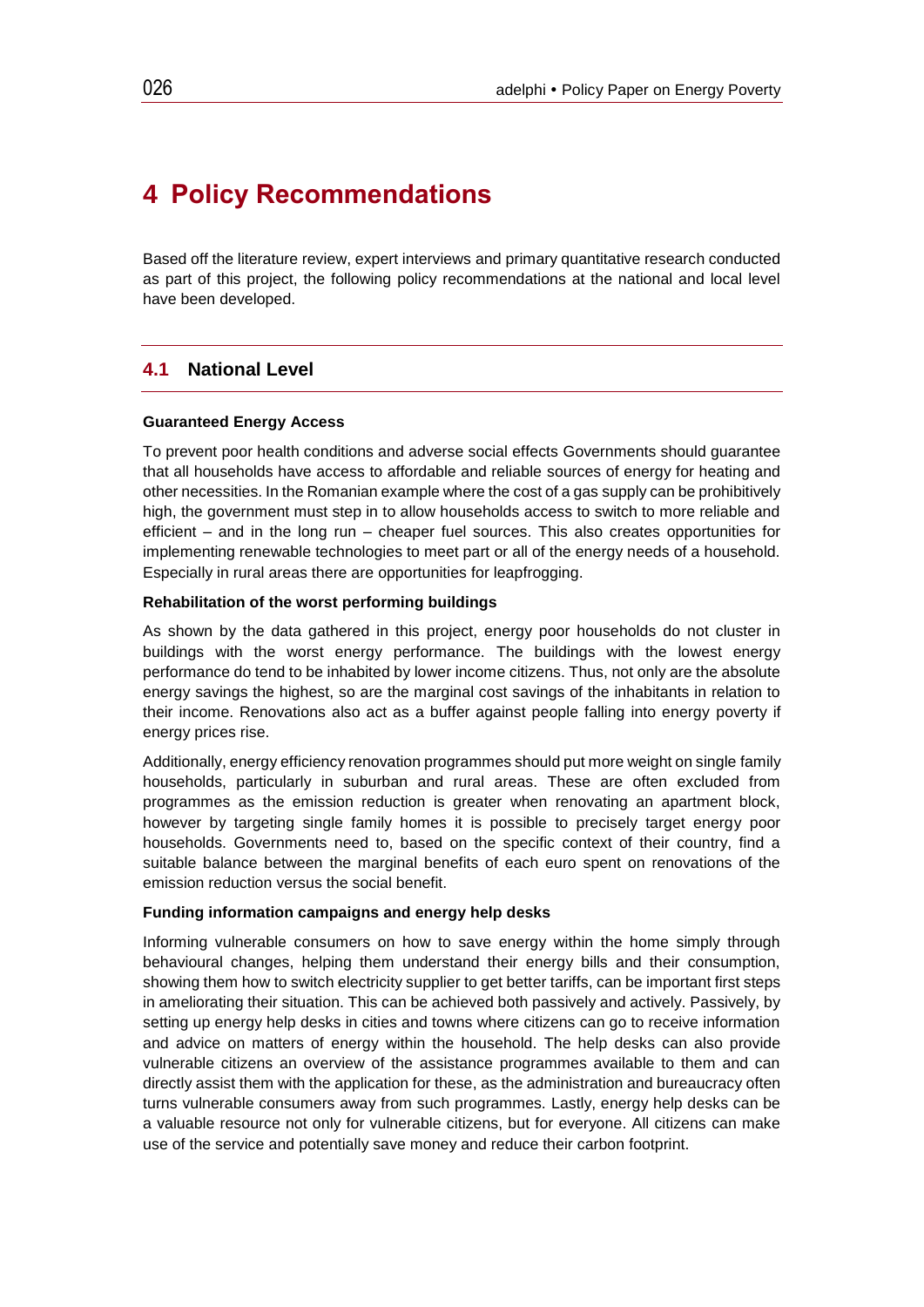A more proactive approach can also be implemented where social workers are taught how to identify energy poverty within the households they work with. Such programmes would also be invaluable in terms of collecting data on energy poverty. Having direct access to energy poor households also helps in determining the size and depth of the intervention needed and also facilitates access of the vulnerable consumers to assistance programmes. The benefit of this approach is that the truly vulnerable who may not actively seek out help or advice, for example by visiting an energy help desk, can be reached. Funds for such schemes, implemented at the local level should be made available at the national level, with equal opportunities to access these funds for metropolitan areas and municipalities. Local governments, especially of small municipalities, often do not have the money to implement such programmes on their own. Thus, funding should be given based on the population and the extent of energy poverty in a municipality. The funding should cover all, or at least a majority, of the costs of training the staff, setting up the help desk, and operation costs.

#### <span id="page-30-0"></span>**4.2 Local Level**

#### **Data Collection and Analysis for Policy Needs Assessment and Targeting**

The effective use of data on buildings, energy consumption, and income levels at the municipal level can be an invaluable asset in identifying and alleviating energy poverty and reducing GHG emission. Most municipalities have troves of unused data on the relevant indicators of energy poverty. Proper systematic use of this data can help municipalities better understand where interventions are necessary and on which driver of energy poverty to focus these interventions.

During the course of this project we had access to the municipal data on the renovations stare of buildings, social assistance programme for income and heating and social housing, which was complemented by survey data from 826 randomly selected households. The survey data included data on income, energy consumption, and subjective perceptions of quality of life and comfort. This precise data meant that energy poor household could be identified. Unlike previously assumed clustering, energy poor households were very much dispersed throughout Cluj-Napoca. The data showed that energy poor households existed both in buildings with poor energy performance as well as ones with better performance, highlighting that income was still the most significant driver of energy poverty. While renovating the worst performing buildings is important for reducing energy costs for those households, as well as more generally in achieving climate targets, making proper use of data to accurately identify energy poor households allows more precise targeting of social assistance programmes, such as those for heating and cooling. This would especially benefit the households who are above the poverty line but who fall under it once they pay for their energy bills and are often excluded from various social assistance programmes.

#### **Work with local stakeholders to access data and identify energy poverty**

Building on the previous recommendation of data collection, local authorities should work with the relevant stakeholders to access the data which they do not normally have. A key stakeholder in this are the utility companies as they hold the data on energy consumption, late payments, disconnections, and informal access. A close collaboration with these key actors can help local governments identify indicators or energy poverty early on. Working with local civil society organisations can complement the quantitative data of the utility companies with qualitative insights from the organisations working on the ground with vulnerable households.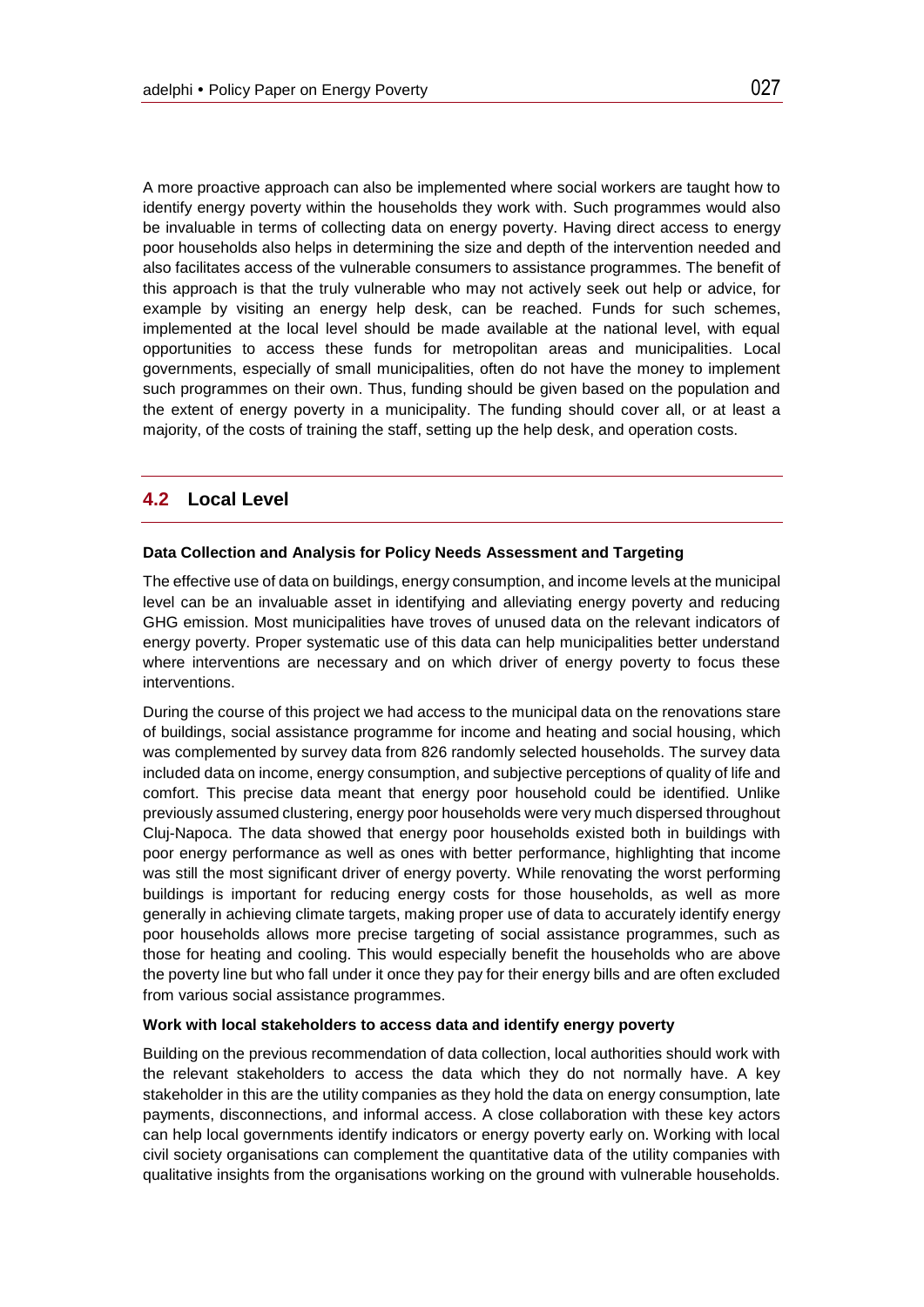### <span id="page-31-0"></span>**5 Conclusion**

Energy poverty will remain a salient topic throughout the EU as the energy transition progresses, with the renovation wave directly targeting almost every household's energy use and consumption. The overarching nature of energy poverty, in terms of its varied drivers and impacts, means it will remain a central point of discussion for designing a Just Transition. In addition, with climate change moving forward, extreme temperatures will possess challenges for adequate heating and especially cooling of housing. As a result, energy poverty will also become a more prominent issue during the summer months. Therefore, as a preventive measure, energy poverty should be proactively confronted at the local and national level, while ensuring the collaboration of a broad range of stakeholders.

The present paper has discussed innovative approaches to tackle energy poverty from a number of different angles. These approaches however are still not implemented at a large scale across the EU. Energy poverty being mentioned in the NECPs and a bigger focus on measuring it throughout the EU is a welcome development, however, the targeting of energy poverty alleviation strategies and policies is still too broad and ill defined. It is clear that in order to accurately target and energy poor households, the data must come from reliable actors at the local level. Therefore, national governments need to step in and support municipal governments in building up the structures and systems to gather and use data effectively.

Energy poverty is closely linked to income-poverty. Our findings reconfirmed this correlation and identified low incomes as the leading determinant of energy poverty. As emphasized by the experts interviewed as part of this project, increasing energy efficiency in buildings will be the cornerstone in reducing carbon emissions and energy poverty simultaneously in the medium and long term. However, in the short term it is evident that more efforts need to go towards identifying energy poverty and alleviating it with financial support in the short-term, to allow everyone to live comfortably and healthily in their own home and to achieve, the social, environmental, and health benefits that energy poverty alleviation can bring.

Energy poverty reduction targets need to be ambitious and should be aligned with emission mitigation targets. To achieve the social buy-in needed for a successful Just Energy Transition, governments need to make sure that vulnerable people will not be left behind. The EU has the opportunity to go beyond what has been done at the level of the CEP and use the *Next Generation EU* recovery funds to push energy poverty alleviation into the forefront and lift it up on the priority list of member states. Embracing the principles of solidarity and cohesion within the EU between member states and between individuals, can be done first and foremost by improving the living situation of those most vulnerable. Alleviating energy poverty will be an important step in realising these principles.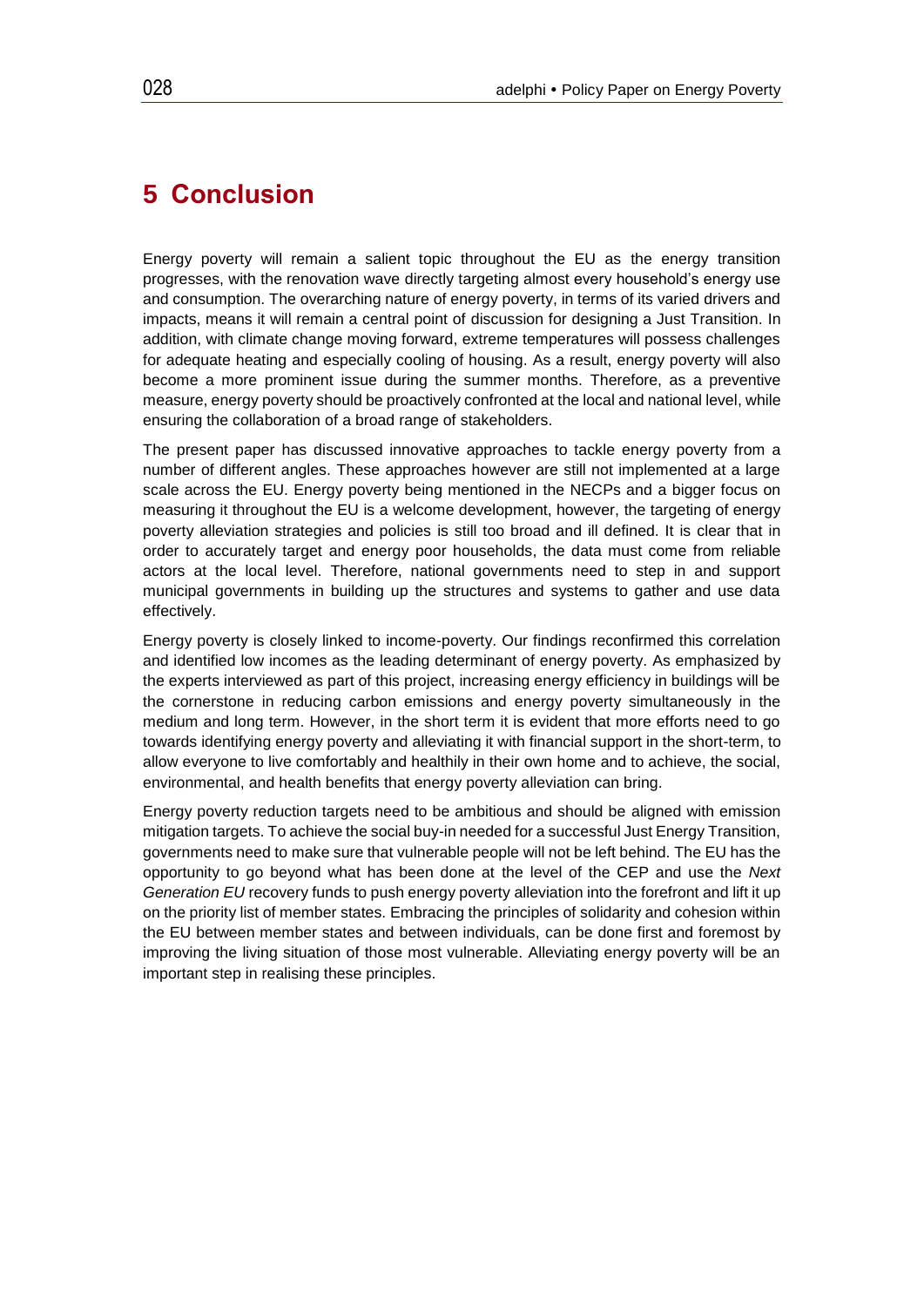### <span id="page-32-0"></span>**6 References**

Anca C. Sinea and Andreea Vornicu-Chira (2020) *Energy Poverty In Central and Southeast Europe*. Available at: https://righttoenergy.org/wp-content/uploads/2020/10/brosura\_final.pdf (Accessed: 4 February 2021).

Anca Sinea *et al.* (2018) *Energy Poverty and the Vulnerable Consumer: How far are we from Europe?*. Available at: https://democracycenter.ro/application/files/4514/9704/1147/ briefEN.pdf (Accessed: 15 February 2021).

Assist (2020) *ASSIST has successfully delivered a model to tackle energy poverty in different working contexts: here's how it works,* 21 August. Available at: https:// www.assist2gether.eu/news-201-assist\_has\_successfully\_delivered\_a\_model\_to\_tackle energy\_poverty\_in\_different\_working\_contexts\_here\_s\_how\_it\_works (Accessed: 21 August 2020).

Benkő, I. *et al.* (2015) *Country Report Romania. An inventory of policies, business and civil society initiatives, focusing on heating, hot water and the use of electricity.*. Available at: https://www.researchgate.net/publication/313240721\_Country\_Report\_Romania\_An\_ inventory of policies business and civil society initiatives focusing on heating hot water and the use of electricity EUFORIE - European Futures for Energy Efficiency.

Berescu, C. (2011) 'The rise of the new European Roma ghettos: a brief account of some empirical studies', *Urban Research & Practice*, 4(3), pp. 344–352. doi: 10.1080/17535069.2011.616750

Bertelsen, N. and Vad Mathiesen, B. (2020) 'EU-28 Residential Heat Supply and Consumption: Historical Development and Status', *Energies*, 13(8), p. 1894. doi: 10.3390/en13081894

Bouzarovski, S. (2007a) *Energy Poverty in Eastern Europe : Hidden Geographies of Deprivation*. London: Routledge.

Bouzarovski, S. (2007b) 'When Homes Become Prisons: The Relational Spaces of Postsocialist Energy Poverty', *Environment and Planning A: Economy and Space*, 39(8), pp. 1908–1925. doi: 10.1068/a38298

Bouzarovski, S. (2014) 'Energy poverty in the European Union: landscapes of vulnerability', *Wiley Interdisciplinary Reviews: Energy and Environment*, 3(3), pp. 276–289. doi: 10.1002/wene.89

Bouzarovski, S. *et al.* (2016) 'Unpacking the spaces and politics of energy poverty: pathdependencies, deprivation and fuel switching in post-communist Hungary', *Local Environment*, 21(9), pp. 1151–1170. doi: 10.1080/13549839.2015.1075480

Bouzarovski, S., Petrova, S. and Sarlamanov, R. (2012) 'Energy poverty policies in the EU: A critical perspective', *Energy Policy*, 49, pp. 76–82. doi: 10.1016/j.enpol.2012.01.033

Bouzarovski, S. and Tirado Herrero, S. (2017a) 'Geographies of injustice: the socio-spatial determinants of energy poverty in Poland, the Czech Republic and Hungary', *Post-Communist Economies*, 29(1), pp. 27–50. doi: 10.1080/14631377.2016.1242257

Bouzarovski, S. and Tirado Herrero, S. (2017b) 'The energy divide: Integrating energy transitions, regional inequalities and poverty trends in the European Union', *European Urban and Regional Studies*, 24(1), pp. 69–86. doi: 10.1177/0969776415596449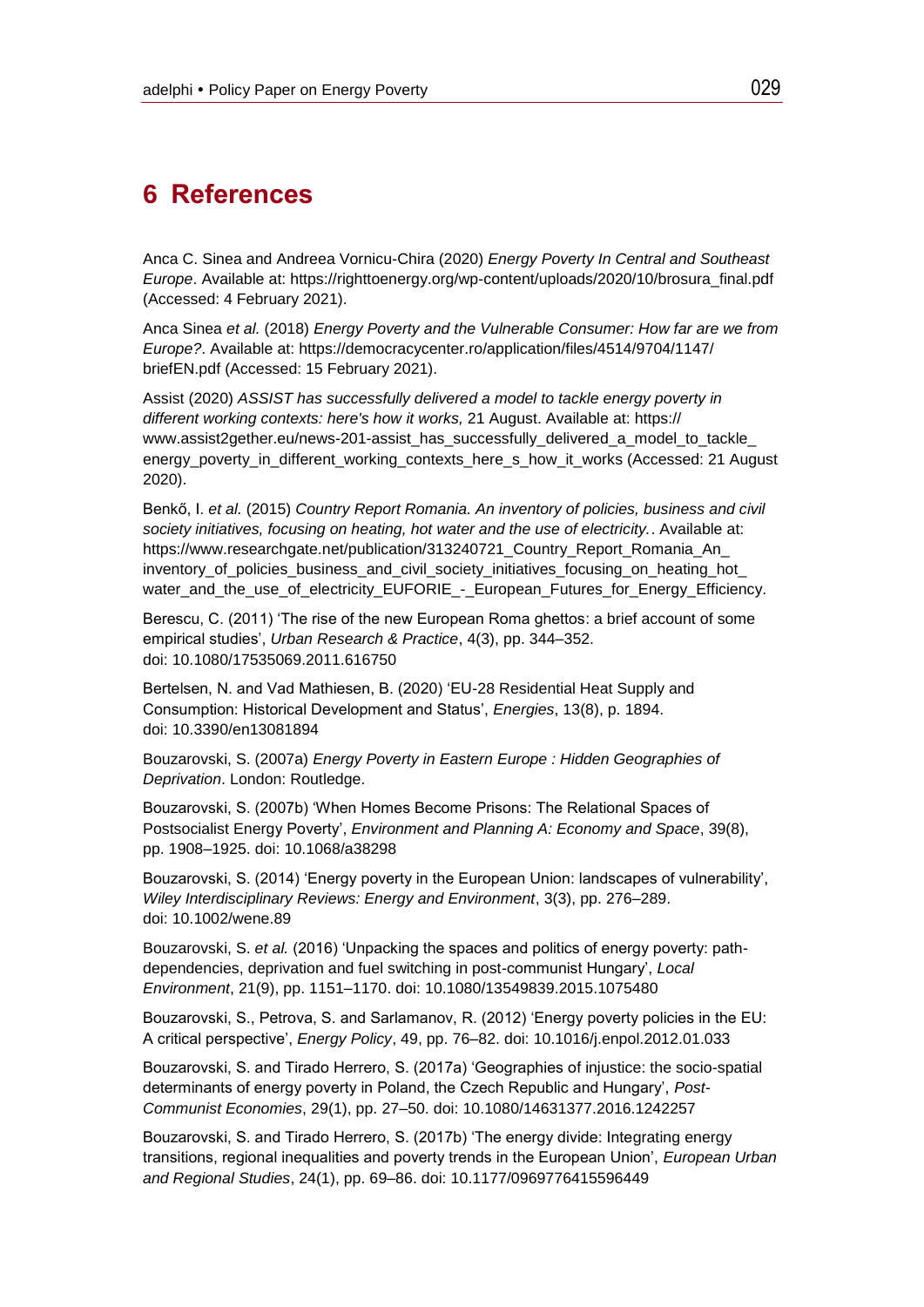BUILD UP Skills (2012) 'Romania Analysis of the National Status Quo'. Available at: http:// www.buildup.eu/sites/default/files/bus\_projects/build-up-skills\_romania\_status\_quo\_en\_0.pdf (Accessed: 2 February 2021).

Buildings Performance Institute Europe (BPIE) (2014) *Renovating Romania: A Strategy for the energy Renovation of Romania's Building Stock*. Available at: http://bpie.eu/wp-content/ uploads/2015/10/Renovating-Romania\_EN-final.pdf (Accessed: 7 August 2020).

Caramizaru, A. and Uihlein, A. (2020) 'Energy Communities: an overview of energy and social innovation', *JRC Science for Policy Report*. Available at: https:// publications.jrc.ec.europa.eu/repository/bitstream/JRC119433/energy\_communities\_report\_ final.pdf (Accessed: 7 August 2020).

Clodnitchi, R. and Busu, C. (2017) *Energy poverty in Romania –drivers, effects and possible measures to reduce its effects and number of people affected*: Walter de Gruyter GmbH. Available at: https://www.researchgate.net/publication/319326392\_Energy\_poverty\_in Romania\_-drivers\_effects\_and\_possible\_measures\_to\_reduce\_its\_effects\_and\_number\_of\_ people\_affected.

*Commission Recommendation (EU) 2020/1563 - On Energy Poverty* 2020. Available at: https://eur-lex.europa.eu/legal-content/EN/TXT/?uri=CELEX%3A32020H1563&qid= 1606124119302 (Accessed: 8 February 2021).

*COMMUNICATION FROM THE COMMISSION TO THE EUROPEAN PARLIAMENT, THE COUNCIL, THE EUROPEAN ECONOMIC AND SOCIAL COMMITTEE AND THE COMMITTEE OF THE REGIONS - A Renovation Wave for Europe - greening our buildings, creating jobs, improving lives* 2020, COM(2020) 662. Available at: https://eur-lex.europa.eu/ legal-content/EN/TXT/?qid=1603122220757&uri=CELEX:52020DC0662 (Accessed: 8 February 2021).

DG Energy (2018) *EU Energy in Figures: Statistical pocketbook 2018*. Available at: https:// op.europa.eu/en/publication-detail/-/publication/99fc30eb-c06d-11e8-9893-01aa75ed71a1 (Accessed: 5 May 2021).

Dimulescu, V. (2014) *Energy Efficiency in Romania's Residential Sector*.

*Directive (EU) 2018/2001 of the European Parliament and of the Council of 11 December 2018 on the promotion of the use of energy from renewable sources* 2018. Available at: https://eur-lex.europa.eu/legal-content/EN/TXT/?uri=CELEX%3A32018L2001 (Accessed: 7 August 2020).

*Directive (EU) 2018/2002 of the European Parliament and of the Council of 11 December 2018 amending Directive 2012/27/EU on energy efficiency* 2018, Directive (EU) 2018/2002. Available at: https://eur-lex.europa.eu/legal-content/EN/TXT/?uri= uriserv%3AOJ.L\_.2018.328.01.0210.01.ENG (Accessed: 7 August 2020).

*Directive (EU) 2019/944 of the European Parliament and of the Council of 5 June 2019 on common rules for the internal market for electricity and amending Directive 2012/27/EU* 2019, Directive (EU) 2019/944. Available at: https://eur-lex.europa.eu/legal-content/en/TXT/? uri=CELEX:32019L0944 (Accessed: 7 August 2020).

*Directive 2003/54/EC of the European Parliament and of the Council of 26 June 2003 concerning common rules for the internal market in electricity and repealing Directive 96/92/EC - Statements made with regard to decommissioning and waste management activities* 2003, Directive 2003/54/EC. Available at: https://eur-lex.europa.eu/legal-content/ EN/TXT/?uri=CELEX%3A32003L0054 (Accessed: 7 August 2020).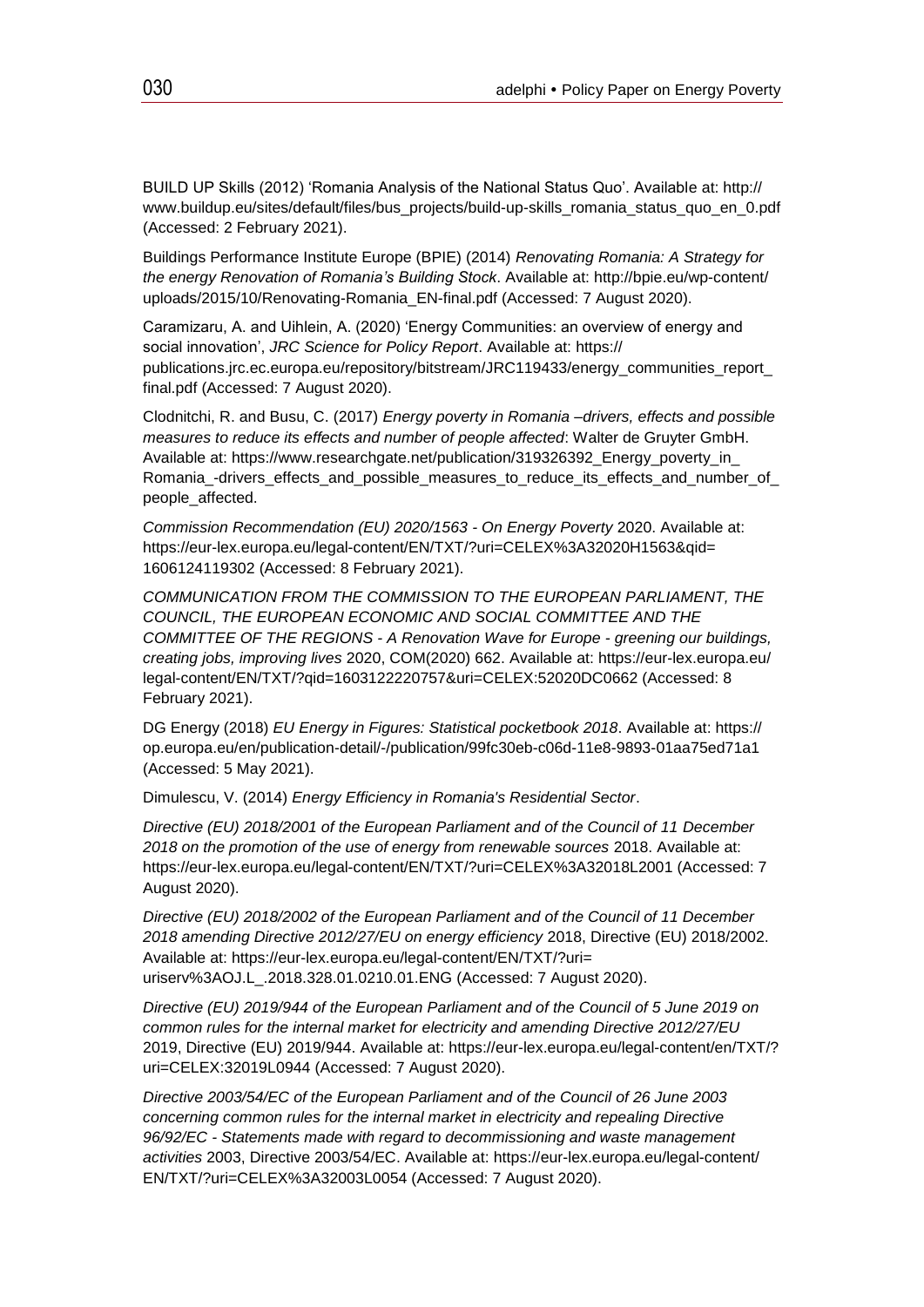*Directive 2009/72/EC of the European Parliament and of the Council of 13 July 2009 concerning common rules for the internal market in electricity and repealing Directive 2003/54/EC* 2009, Directive 2009/72/EC. Available at: https://eur-lex.europa.eu/legalcontent/EN/ALL/?uri=celex%3A32009L0072 (Accessed: 7 August 2020).

EEEF (no date) *EEEF Annual Report 2018: Advancing Sustainable Energy for Europe*. Available at: https://www.eeef.eu/tl\_files/downloads/Annual\_Reports/EEEF\_Annual\_Report\_ 2018.pdf (Accessed: 11 August 2020).

ELENA (2019) *More European funds available to support energy efficiency in residential buildings,* 20 February. Available at: https://ec.europa.eu/info/news/more-european-fundsavailable-support-energy-efficiency-residential-buildings-2019-feb-20\_en (Accessed: 11 August 2020).

European Commission (2020) *Commission Staff Working Document Assessment NECP Romania*. Available at: https://ec.europa.eu/energy/sites/ener/files/documents/staff\_working\_ document\_assessment\_necp\_romania.pdf (Accessed: 4 May 2021).

European Commission (2021) *Renovation wave | Energy,* 9 February. Available at: https:// ec.europa.eu/energy/topics/energy-efficiency/energy-efficient-buildings/renovation-wave\_en (Accessed: 9 February 2021).

Eurostat (2018) *Arrears on utility bills,* 12 February. Available at: https://ec.europa.eu/ eurostat/web/products-eurostat-news/-/DDN-20200120-1 (Accessed: 12 February 2021).

Eurostat (2019) *Inability to keep home adequately warm - EU-SILC survey,* 12 February. Available at: https://appsso.eurostat.ec.europa.eu/nui/show.do?dataset=ilc\_mdes01&lang= en (Accessed: 12 February 2021).

Eurostat (2020) *Eurostat regional yearbook 2020,* 25 September. Available at: https:// ec.europa.eu/eurostat/statistical-atlas/gis/viewer/?year=&chapter=14&mids= BKGCNT,C06M03,CNTOVL&o=1,1,0.7&ch=C04,ECO,C06&center=46.21475,19.75937,4& lcis=C06M03& (Accessed: 5 February 2021).

FAO (2015) *Global Forest Resources Assessment 2015: Country Report: Romania*. Rome. Available at: http://www.fao.org/3/a-az315e.pdf (Accessed: 7 August 2020).

Jiglău, G. *et al.* (eds.) (2021) *Perspectives on energy poverty in post-communist Europe*. Abingdon, Oxon: Routledge (Routledge explorations in energy studies).

József Hegedüs, Vera Horváth and Eszter Somogyi (2017) *Affordable Housing in Central and Eastern Europe: Identifying and Overcoming Constrains in New Member States*. Available at: https://ec.europa.eu/futurium/en/system/files/ged/2018.10.22\_affordable\_ housing\_in\_central\_and\_eastern\_europe.pdf (Accessed: 4 February 2021).

Kyprianou, I. *et al.* (2019) 'Energy poverty policies and measures in 5 EU countries: A comparative study', *Energy and Buildings*, 196, pp. 46–60. doi: 10.1016/j.enbuild.2019.05.003

Lenz, N.V. and Grgurev, I. (2017) 'Assessment of Energy Poverty in New European Union Member States: The Case of Bulgaria, Croatia and Romania', *International Journal of Energy Economics and Policy*, 7(2), pp. 1–8. Available at: https://www.econjournals.com/ index.php/ijeep/article/view/4003/2613 (Accessed: 18 November 2019).

Louise Sunderland *et al.* (2020) *Equity in the energy transition: Who pays and who benefits?* Brussels, Belgium. Available at: https://www.raponline.org/wp-content/uploads/2020/05/rapsunderland-etal-equity-in-energy-transition-May-2020-final.pdf (Accessed: 7 August 2020).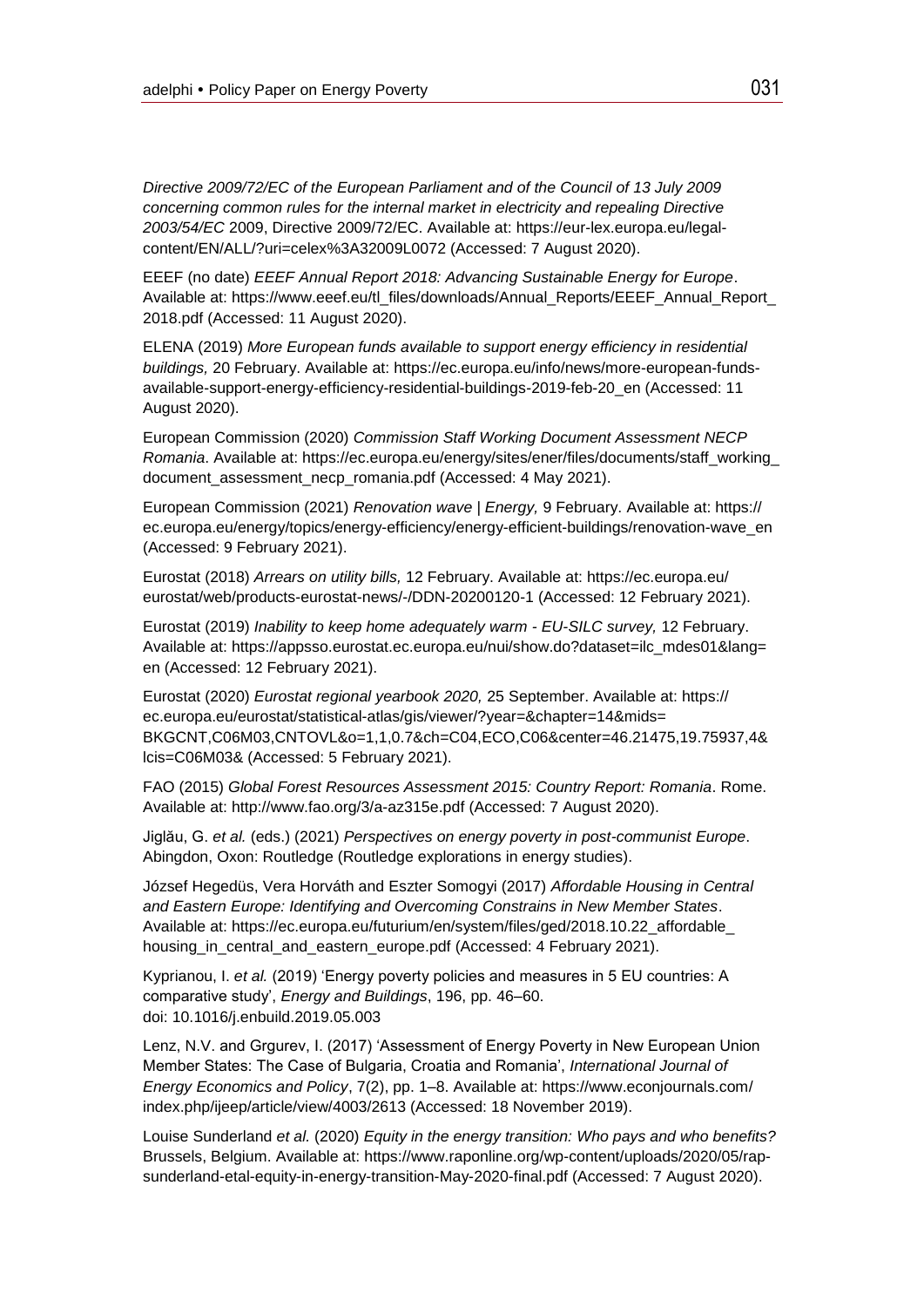LTRS (2020) 'Long Term Renovation Strategy Romania'. Available at: https:// federatiaconstructorilor.ro/files/docs/200114AnexaHG\_SRTL.pdf (Accessed: 4 May 2021).

Mazurkiewicz, J. and Lis, P. (2018) 'Diversification of energy poverty in Central and Eastern European countries', *Virtual Economics*, 1(1), pp. 26–41. doi: 10.34021/ve.2018.01.01(2)

Muresan, A.A. and Attia, S. (2017) 'Energy efficiency in the Romanian residential building stock: A literature review', *Renewable and Sustainable Energy Reviews*, 74, pp. 349–363. doi: 10.1016/j.rser.2017.02.022

Nordic Sustainability and C40 Cities (2020) *Cities100 2019: 100 City projects making the case for climate change*. Available at: https://realdania.dk/publikationer/faglige-publikationer/ cities100-2019-edition (Accessed: 21 August 2020).

PACT Foundation - Partnership for Community Action and Transformation (2018) *Informal Housing in Romania*. Available at: http://locuireinformala.ro/wp-content/uploads/2018/04/ OSI\_Research-report\_Informal-Housing-in-Romania\_EN.pdf (Accessed: 7 August 2020).

PNAEE (2018) *Rapoarte de monitorizare a implementarii Planului National de Actiune in domeniul Eficientei Energetice (PNAEE),* 4 May. Available at: https://www.anre.ro/ro/ eficienta-energetica/rapoarte/rapoarte-de-monitorizare-a-implementarii-planului-national-deactiune-in-domeniul-eficientei-energetice-pnaee (Accessed: 4 May 2021).

Poputoaia, D. and Bouzarovski, S. (2010) 'Regulating district heating in Romania: Legislative challenges and energy efficiency barriers', *Energy Policy*, 38(7), pp. 3820–3829. doi: 10.1016/j.enpol.2010.03.002

*Regulation (EU) 2018/1999 of the European Parliament and of the Council of 11 December 2018 on the Governance of the Energy Union and Climate Action, amending Regulations (EC) No 663/2009 and (EC) No 715/2009 of the European Parliament and of the Council, Directives 94/22/EC, 98/70/EC, 2009/31/EC, 2009/73/EC, 2010/31/EU, 2012/27/EU and 2013/30/EU of the European Parliament and of the Council, Council Directives 2009/119/EC and (EU) 2015/652 and repealing Regulation (EU) No 525/2013 of the European Parliament and of the Council* 2018, Regulation (EU) 2018/1999 (Accessed: 7 August 2020).

*Report from the Commission to the European Parliament, the Council, the European Economic and Social Committee and the Committee of Regions Energy prices and costs in Europe* 2019, COM(2019)1/F1. Available at: https://ec.europa.eu/transparency/regdoc/rep/1/ 2019/EN/COM-2019-1-F1-EN-MAIN-PART-1.PDF (Accessed: 7 August 2020).

Stefan Bouzarovski, Saska Petrova and Sergio Tirado-Herrero (2014) *From Fuel Poverty to Energy Vulnerability: The Importance of Services, Needs and Practices. SPRU Working Paper Series*. University of Essex. Available at: https://www.researchgate.net/publication/ 273898762 From Fuel Poverty to Energy Vulnerability The Importance of Services Needs and Practices.

Stefan Bouzarovski and Harriet Thomson (2019) *Transforming Energy Poverty Policies in the European Union: Second Annual Report of the European Union Energy Poverty Observatory*. Available at: https://www.energypoverty.eu/sites/default/files/downloads/ observatory-documents/20-01/epov\_pan-eu\_report\_2019\_final.pdf (Accessed: 7 August 2020).

Teschner, N. *et al.* (2020) 'Extreme energy poverty in the urban peripheries of Romania and Israel: Policy, planning and infrastructure', *Energy Research & Social Science*, 66, p. 101502. doi: 10.1016/j.erss.2020.101502